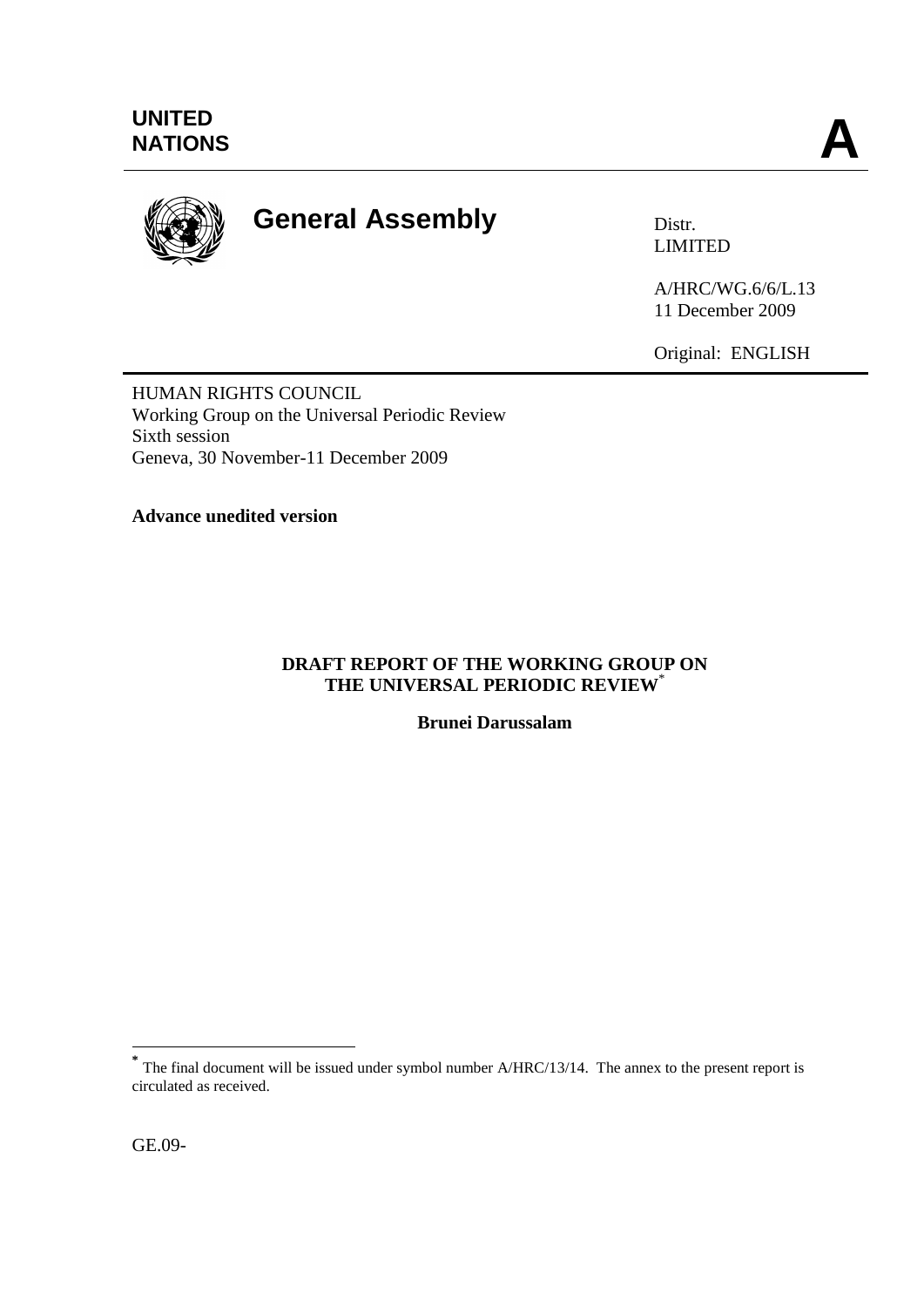## **CONTENTS**

|                                                                         |                                                             |  | Page |    |
|-------------------------------------------------------------------------|-------------------------------------------------------------|--|------|----|
|                                                                         | Paragraphs<br>3<br>3<br>5 - 88<br>$\mathcal{R}$<br>$5 - 19$ |  |      |    |
| I. SUMMARY OF THE PROCEEDINGS OF THE REVIEW PROCESS                     |                                                             |  |      |    |
|                                                                         |                                                             |  |      |    |
| B. Interactive dialogue and responses by the State under review 20 - 88 |                                                             |  |      | 6  |
|                                                                         |                                                             |  |      | 14 |

## **Annex**

|--|--|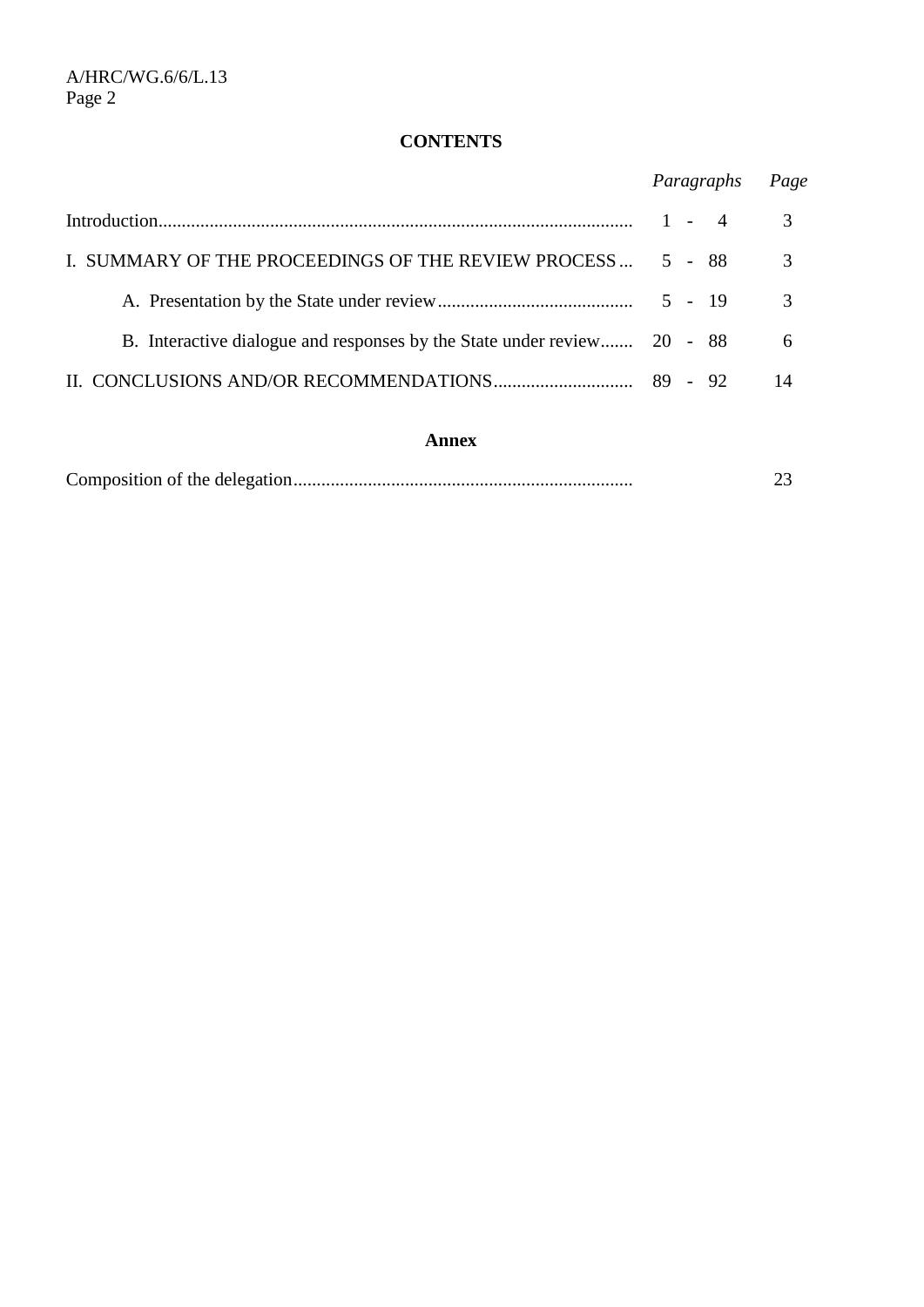## **Introduction**

1. The Working Group on the Universal Periodic Review (UPR), established in accordance with Human Rights Council resolution 5/1 of 18 June 2007, held its sixth session from 30 November to 11 December 2009. The review of Brunei Darussalam was held at the 13th meeting on 8 December 2009. The delegation of Brunei was headed by H.E. Mr. Pehin Dato Lim Jock Seng, Minister of Foreign Affairs and Trade II. At its 17th meeting held on 11 December 2009, the Working Group adopted the present report on Brunei.

2. On 7 September 2009, the Human Rights Council selected the following group of rapporteurs (troika) to facilitate the review of Brunei: France, Indonesia and Zambia.

3. In accordance with paragraph 15 of the annex to resolution 5/1, the following documents were issued for the review of Brunei:

(a) A national report submitted / written presentation made in accordance with paragraph 15 (a) (A/HRC/WG.6/6/BRN/1);

(b) A compilation prepared by the Office of the High Commissioner for Human Rights (OHCHR), in accordance with paragraph 15 (b) (A/HRC/WG.6/6/BRN/2);

(c) A summary prepared by OHCHR, in accordance with paragraph 15 (c) (A/HRC/WG.6/6/BRN/3).

4. A list of questions prepared in advance by Argentina, Czech Republic, Germany, Latvia, The Netherlands, Sweden and the United Kingdom of Great Britain and Northern Ireland was transmitted to Brunei through the troika. These questions are available on the extranet of the UPR.

## **I. SUMMARY OF THE PROCEEDINGS OF THE REVIEW PROCESS**

## **A. Presentation by the State under review**

5. The delegation of Brunei Darussalam welcomed the UPR process as an opportunity to share its experiences and perspectives in promoting and protecting human rights, as well as to give an account of what is being done and challenges that it faces.

6. Its national report had laid out the institutional and legal provisions, focusing on the Constitution, domestic legislation and policies pertaining to the promotion and protection of human rights, highlighting the rights of children, women, persons with disabilities and the elderly. It also set out policies in promoting education for all, access to health services, adequate housing, treatment and rehabilitation of offenders, economic opportunities and religious tolerance. Brunei cited its membership of a number of regional and international organizations.

7. The delegation noted that, to put current efforts into perspective, it was important to understand the historical and cultural aspects of the country. Brunei is an old Malay Kingdom. One of its first recorded histories from the European sources was in 1521, when Antonio Pigafetta came to Brunei as part of Ferdinand Magellan's voyage to the Spice Islands. However, Brunei can trace its history further back to more than a thousand years ago, when its first external relation was established, with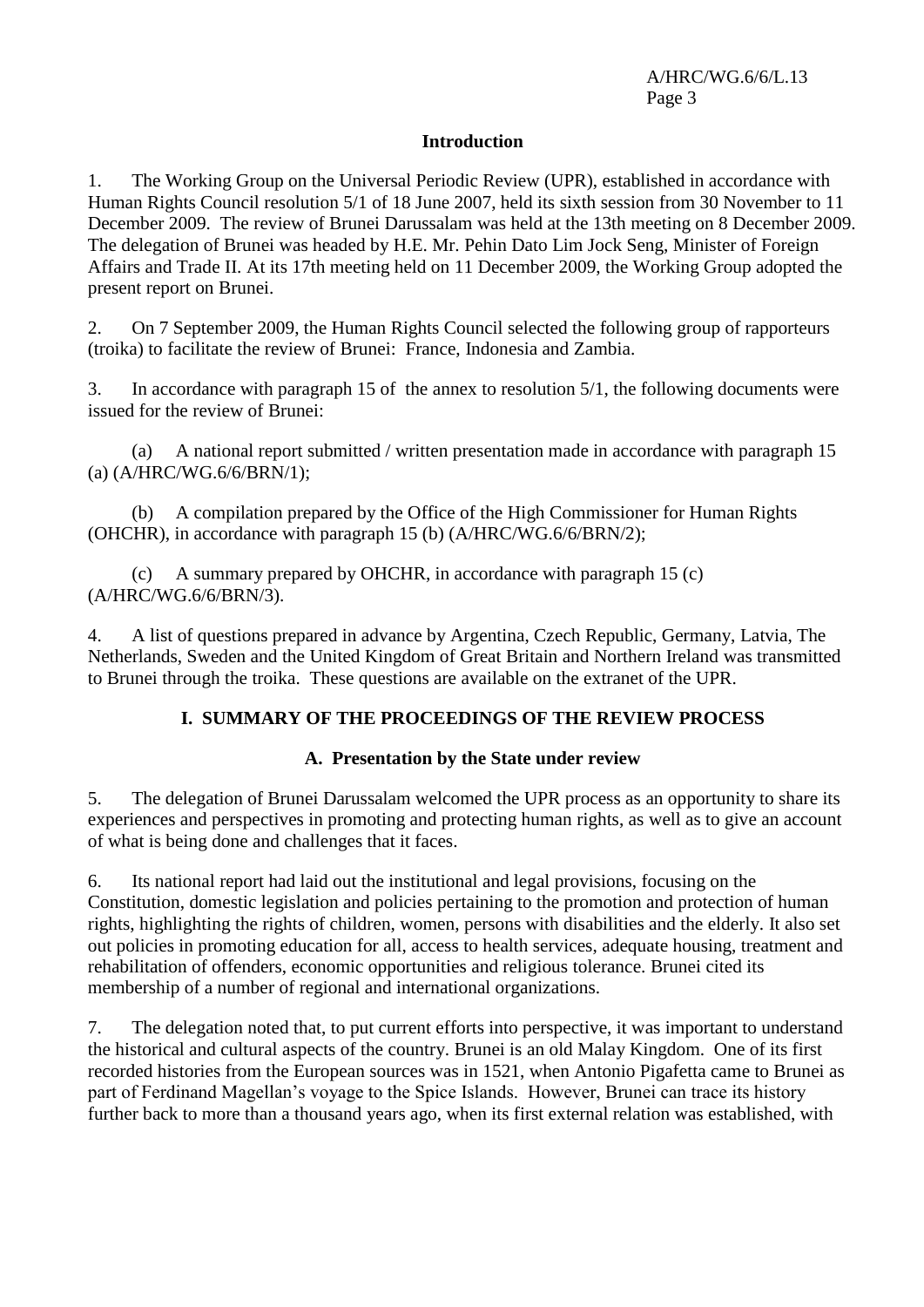China. The current system of monarchy dates back to the 15th century, which was also when Islam was established as the official religion of the country.

8. In 1888, Brunei Darussalam became a British protectorate, gaining its full independence on 1 January 1984. After the Second World War, rehabilitation took place with the help of the British and the Australians. In 1959, a written Constitution was promulgated which provided the process of election, but in 1962, an armed rebellion took place and that dark episode of its history showed that the introduction of new institutions required time. His Majesty the Sultan, who acceded to the throne in 1967, established a Committee in 2003 to look at the 1959 Constitution and make necessary amendments with the passage of time.

9. In 2004, the Legislative Council was reconstituted with 19 members and in 2005, membership increased to 21, and in 2006 to 29 members. Such developments illustrated His Majesty's commitment for people to be more involved in the decision-making process, the delegation stated, adding the emphasis on good governance. His Majesty also practiced informal consultations by meeting people when he visits villages, prays in different mosques on Fridays and by opening his palace for three days during Eid. On these occasions, people often deliver their requests and complaints in an envelope and these are attended to immediately.

10. Brunei society revolves around its Malay culture and Islamic faith, the delegation stressed. The majority of the population is Malay and the dominant aspect in the Malay world is the institution of the family. The concept of a large extended family forms the foundation of the social fabric of society and forms the social safety net. Islam is the official religion and a way of life for the people of Brunei. This was enshrined in the 1959 Constitution and again reflected in the amendment in 2004. However, non-Muslims can practice their religions in peace and harmony, as also enshrined in the Constitution. The harmonious inter-religious and inter-ethnic relations in Brunei can be witnessed during Eid and during the Chinese New Year celebrations. The question of understanding and tolerance is very important. His Majesty's government therefore supports the idea of the Alliance of Civilisation, and participated in many inter-faith dialogues organised by both regional and international organisations.

11. The delegation stated that looking after the welfare of his people is a simple and fundamental policy of His Majesty's government, including provision of a peaceful environment, a first-class health system, a top class educational system, adequate housing, providing for people in need, addressing poverty, ensuring food security, and jobs for the people.

12. Education remains a top priority, taking up 12 per cent of the national budget. Providing universal access to education has always been a fundamental objective of Brunei's education policy and all levels of education in Government schools are free-of-charge. In 2007, the Compulsory Education Order was enforced to ensure all children from the age of six are in school for at least nine years, though parents in fact realise that the future of their children lies in educating them. Even after establishing many secondary schools, technical colleges and universities, the Government is continuing with its scholarship system, where students who make the grades are sent overseas to sixth form colleges and universities. This important policy of providing free education to all has led to Brunei having one of the highest literacy rates of 94.9 per cent in Asia. The percentage of women's participation in education has also increased, with 73 per cent of the total graduates in 2007 being female.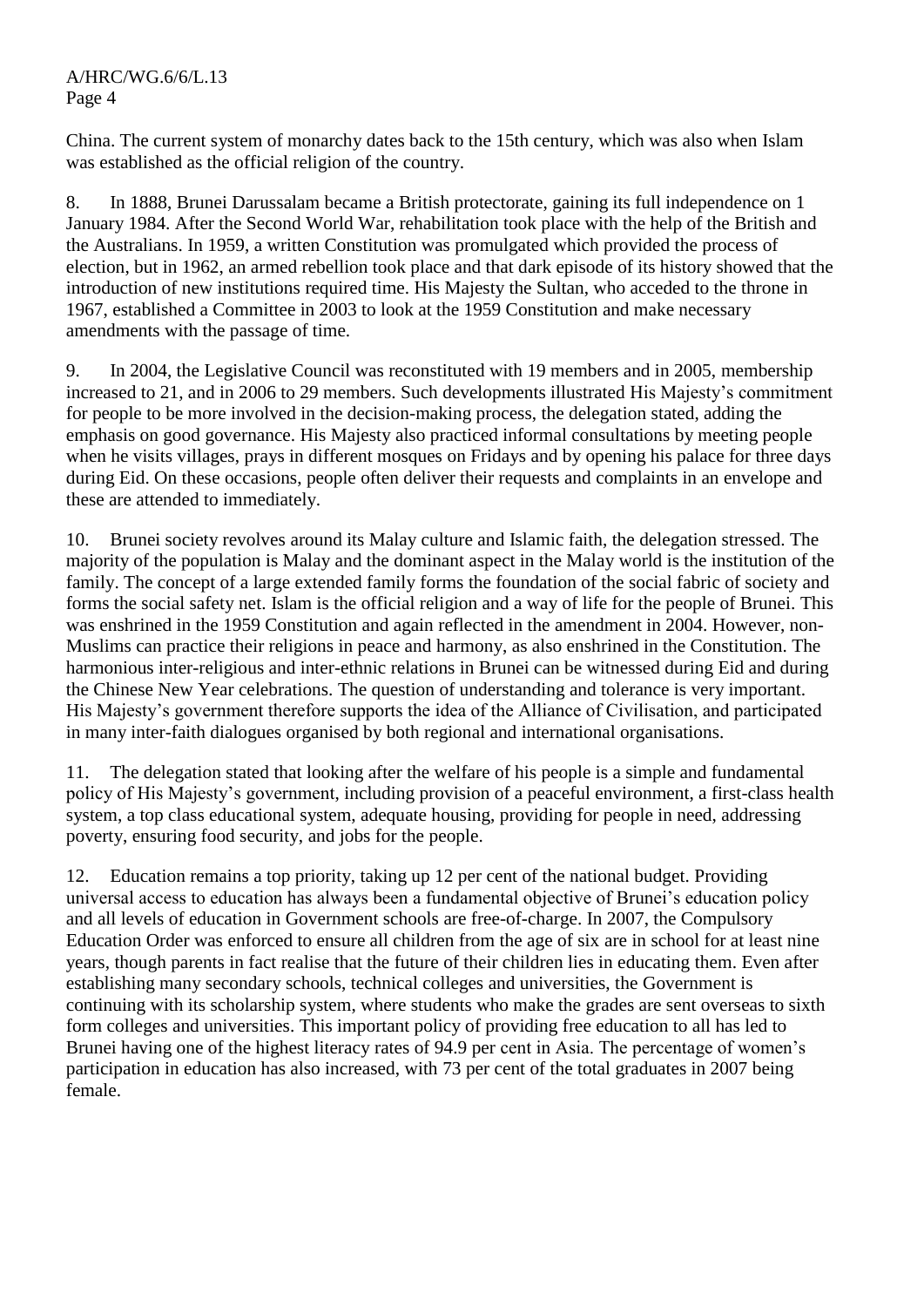13. The provision of a comprehensive free healthcare system for the people is another priority, in urban and rural areas. The delegation cited the provision of flying medical services and the recent adequate supply, free-of-charge, of the H1N1 vaccine for the whole population. The target, it stated, was to attain "Health for All". Emphasis is placed on the development of a healthcare system based on primary healthcare, aimed at providing a wide range of preventive, promotion, curative and rehabilitative healthcare and support services. The main policy objectives are reduction of infant mortality, diseases and disabilities, and premature deaths, thereby increasing life expectancy, improvement of the environment and control of communicable diseases.

14. On housing, the delegation cited various housing schemes since 1952, noting that in 1984, the Ministry of Development took over this task with the creation of the "Housing Development Department". Under the National Housing Programme, the Government aims to provide citizens with house ownership and proper accommodation in a pleasant environment. Other agencies such as the Islamic Religious Council and the Sultan Haji Hassanal Bolkiah Foundation also provide homes for the homeless.

15. The National Development Plan 2007-2012 has already targeted to deliver more than 12,000 houses to eligible applicants of the National Housing Scheme and Landless Indigenous Citizen Housing Scheme. A total of B\$1.2 billion has been allocated under the current plan for housing development. Brunei has also taken into account the challenge of optimising fully the scarce land resources available for housing, as the population is projected to reach half a million by 2025. Brunei's citizens have benefitted tremendously through the housing scheme, which also provides the basic infrastructure or necessities to further improve the standard of living, such as healthcare centres, schools and other community buildings.

16. On climate change, the delegation noted that in 1934, legislation was enacted to stop logging for export. As a result, 58 per cent of the total lands, mainly tropical rainforest, have been reserved.

17. The delegation was pleased to state that, according to the 2007/2008 UN Human Development Report, Brunei scored 0.894 for its Human Development Index. It ranked 30th out of 177 nations. It also cited the Millennium Development Goals as providing additional impetus in its national efforts, noting that Brunei places high priority to meet the targets. It stated that Brunei would continue in its efforts to achieve national harmony, unity, stability and prosperity, based on ensuring equitable socioeconomic development. Brunei sees this as important in its approach to respecting the human rights of the people.

18. The delegation noted that Brunei was also looking at the future challenges. The Government's Long-Term National Development Plan, which looks forward to the year 2035, was produced by consulting closely with people at all levels of society. With the 30-year national vision, and its related projects and programmes, the Government is committed to providing maximum health care; high quality education from early childhood onwards; easy personal access to Government and its departments and agencies; the rule of law applying equally to everyone and respect for each individual, each family and each community, whatever their background, culture or faith. At the same time, the Government ensures continued economic development through employment and future prospects.

19. It noted Brunei's accession to related treaties on the promotion and protection of human rights, subscription to the Charter of the United Nations and to relevant United Nations decisions. Recently,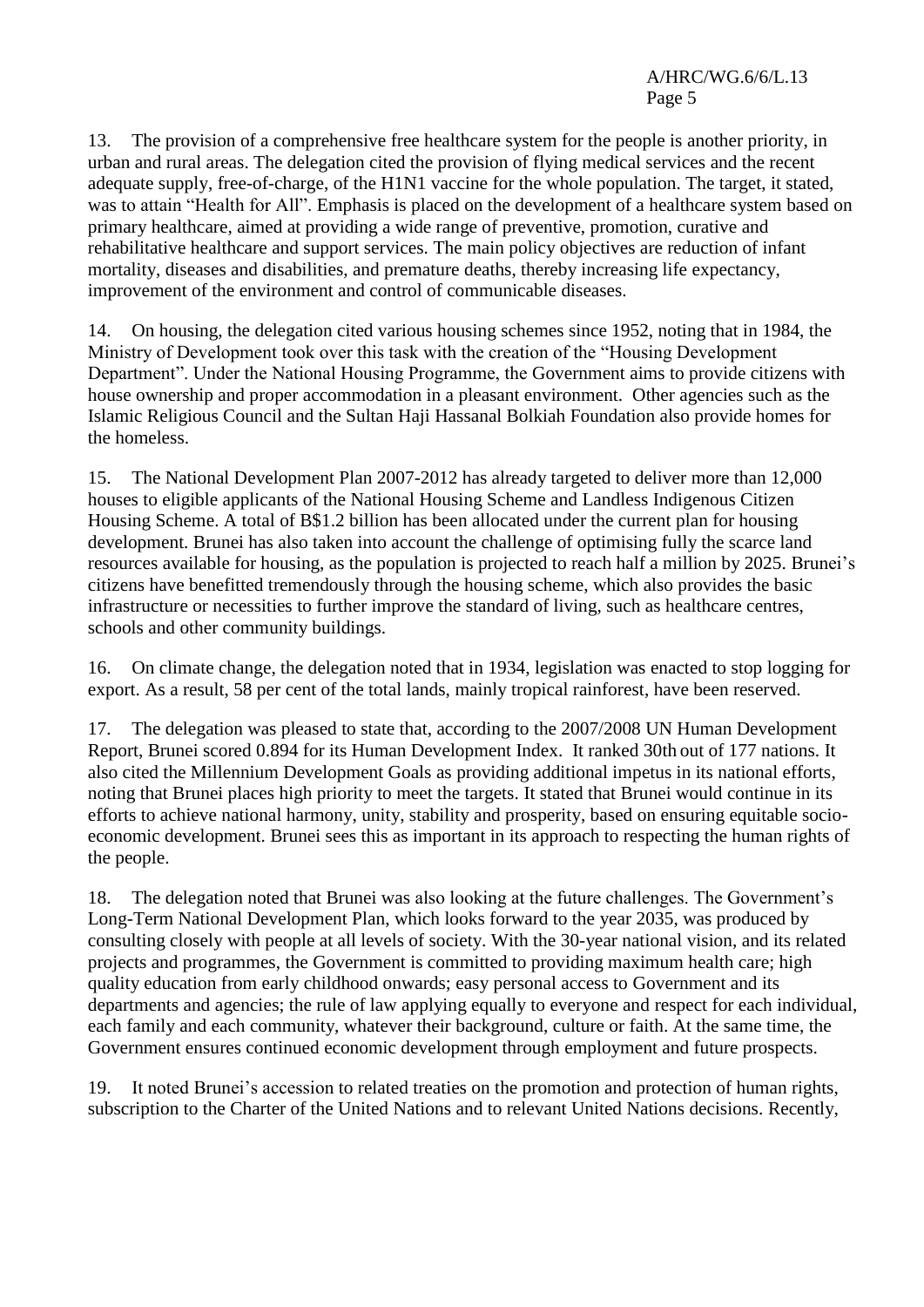Brunei established the ASEAN Human Rights Commission and is looking into various relevant treaties.

## **B. Interactive dialogue and responses by the State under review**

20. During the interactive dialogue, statements were made by 54 delegations. A number of them thanked the Government of Brunei Darussalam for its comprehensive national report, its inclusive preparation and its presentation. Some delegations also welcomed Brunei's progress in socio-economic development, citing its high ranking in the United Nations Development Programme Human Development Index. Many states noted impressive achievements in health and education, such as the high rate of literacy and the reduction in infant and maternal mortality, and highlighted that Brunei had already accomplished almost all of its Millennium Development Goals ahead of schedule. Recommendations made during the interactive dialogue are listed in Chapter II of the present report.

21. The Lao People's Democratic Republic welcomed Brunei's achievements in strengthening human rights and enhancing democracy. As a fellow member of ASEAN, it supported Brunei's position on universal human rights, opposing selectivity and a double standard approach. It highlighted the full participation of Brunei's population in the public security and public affairs of the country. It also made recommendations.

22. Cambodia expressed appreciation for the significant progress in human rights in Brunei, particularly in economic and social spheres. It cited the high standard of living in Brunei, complimenting the Government's efforts to eradicate extreme poverty and improve the lives of its people. Cambodia noted Brunei's ambition to be among the top 10 countries worldwide, with a dynamic economy, sustainable per capita income, educated and well-skilled people. Cambodia encouraged it to continue the current National Development Plan (2007-2012) and the Vision 2035. It also made a recommendation.

23. Viet Nam commended Brunei's efforts in promoting and strengthening democracy, human rights and fundamental freedoms, particularly through laws and mechanisms to protect children's rights, and in protection and promotion of women's rights, ensuring gender equality in education, employment, economic activities, healthcare and in ensuring women hold high positions in Government. Viet Nam also made recommendations.

24. Myanmar noted the practical measures to strengthen human rights without racial and religious discrimination, commending Brunei's vibrant and prosperous multi-ethnic society. As a fellow ASEAN member, Myanmar encouraged Brunei to continue its efforts to safeguard cultural and religious values. It called for Brunei's continued cooperation with the international community to share best practices to ensure promotion and protection of economic, social and cultural rights, including the right to development.

25. Algeria congratulated the Government for its implementation of, inter alia, the right to adequate housing. It commended the policy to promote women's role in the society, through full enjoyment of the right to education and increased participation in employment. It cited International Labour Organisation figures indicating that Brunei is one of the main host countries in ASEAN for foreign workers, who represent 30 per cent of the labour force. Algeria also made recommendations.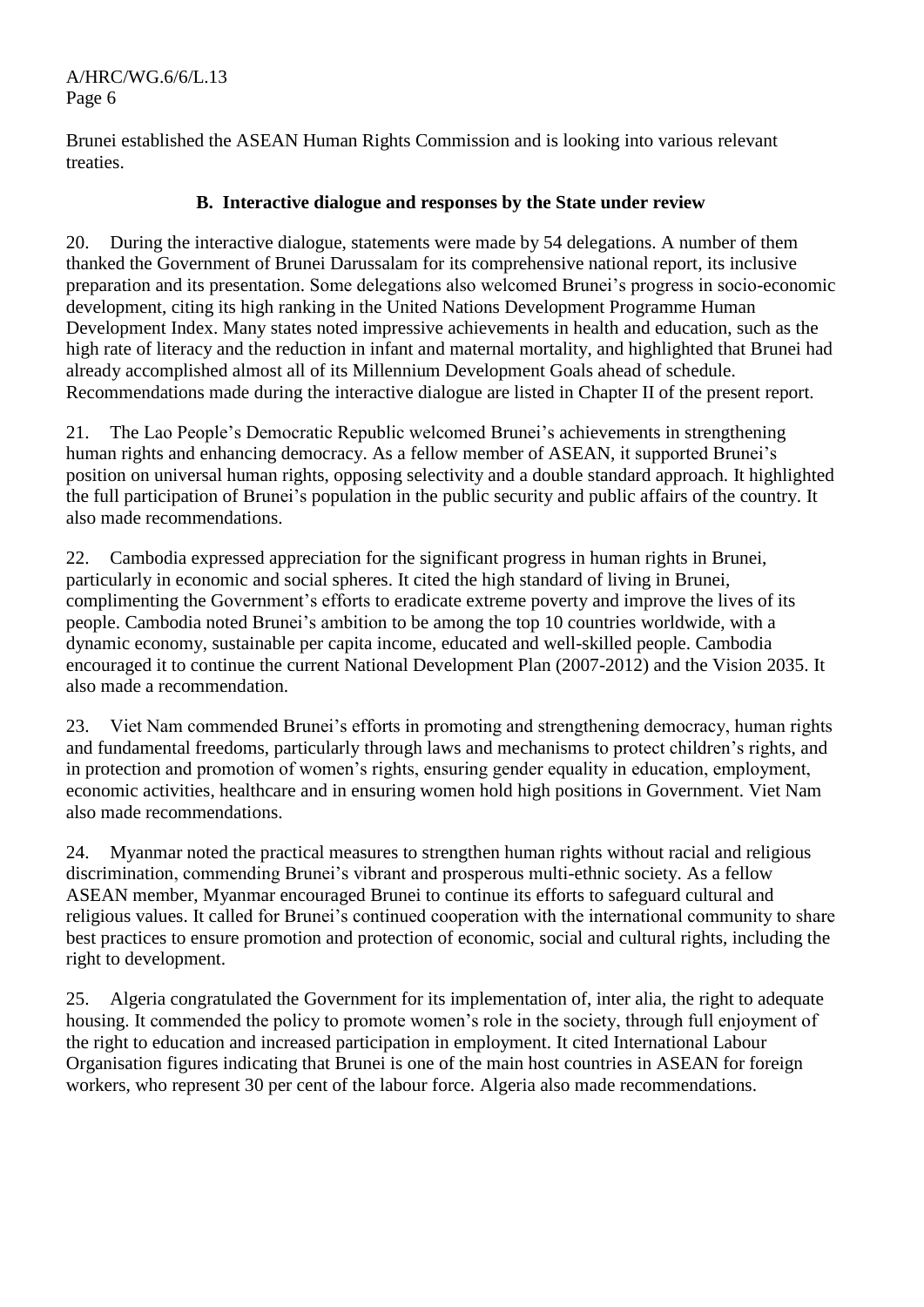26. The Philippines commended Government measures in, inter alia, promoting the rights of the elderly and disabled persons, and the integration of human rights education in primary and secondary schools. The Philippines enquired about plans to consider the establishment of a national human rights institution, and made a recommendation.

27. Thailand welcomed the establishment of a Ministerial-level National Council on Social Issues to identify issues, revise and promulgate legislation and ensure their effective implementation, hoping it would help ensure translation of international obligations into domestic law. It commended also the attention given to children, women, persons with disabilities and the elderly. Thailand underlined its readiness to continue cooperating with Brunei to strengthen human rights within ASEAN. Thailand made recommendations.

28. Malaysia commended Brunei's systematic and balanced approach in implementing civil political rights, a well as economic, social and cultural rights. Malaysia was also encouraged to note continued efforts to improve the well-being of Brunei's people. It noted that the focus on investing substantially in public service, education, public health care, welfare and employment would further improve the human rights situation. Malaysia made recommendations.

29. Singapore commended Brunei's impressive efforts to safeguard the welfare and future of its people, while also preserving its cultural traditions and social values. It noted the education policy, the 2007 Compulsory Education Order and the launch of the 21st Century Educational System. Commending Brunei's efforts to eradicate poverty through policies aimed at raising the standard of living for all, Singapore especially applauded the Government's distribution of B\$90 million in Muslim charity funds in 2009 to more than 4,000 poor households. It also cited the 2009 pension scheme, which would give pensioners an additional monthly annuity for at least 20 years after retirement.

30. The Netherlands noted that Brunei had not acceded to most of the core international human rights instruments and had made broad reservations to the CEDAW and CRC. The Netherlands also expressed that the Penal Code does not criminalise marital rape if the wife is not under 13 years of age, and the rape of men and boys. It further expressed concern at the existence of criminal sanctions against "carnal intercourse against the order of nature" and that such provisions may be applied to criminalise sexual activity between consenting adults. The Netherlands made recommendations.

31. Qatar noted considerable achievements in human rights, which are guaranteed by the Constitution and national laws. Such achievements, including in the areas of education, security, institution building and the environment, as well as economic and social rights generally, were made within the framework of Brunei's long term development plans and in accordance with United Nations standards, with the aim of fulfilling the Millennium Development Goals.

32. Belarus noted Brunei's achievements in the area of economic and social rights, with specific attention to the special needs of children, including orphans and disabled children. In relation to children's rights, Belarus highlighted recent measures, including the creation of juvenile courts. Belarus made a recommendation.

33. Indonesia observed notable socio-economic development of Brunei since its independence, accompanied by political and social stability, which enhanced the living standards and enjoyment of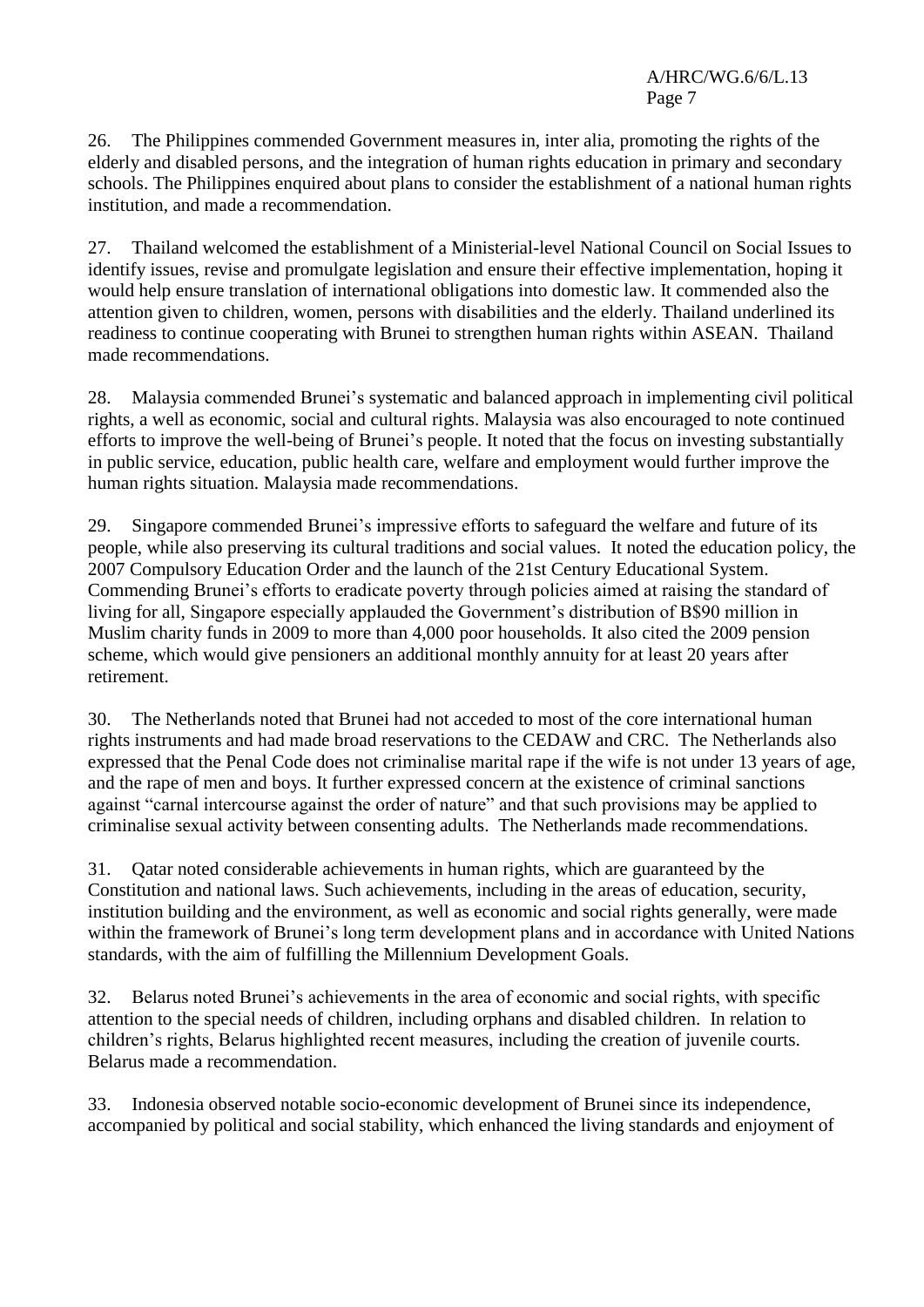the human rights of its citizens. Indonesia noted with appreciation Brunei's support for the establishment of the ASEAN Intergovernmental Human Rights Commission and encouraged the establishment of a national human rights institution in Brunei. Indonesia asked if Brunei had plans to accede to further core human rights treaties in the foreseeable future. Indonesia made a recommendation.

34. Turkey asked whether a timetable had been set to sign and ratify treaties such as the International Convention on the Elimination of Racial Discrimination (ICERD), the Convention on the Rights of Persons with Disabilities (CPRD) and the Optional Protocol to the Convention on the Rights of the Child on the Involvement of Children in Armed Conflict (OP-CRC-AC). It welcomed the adoption of various legislative measures with respect to children's rights, but noted that the age of criminal responsibility was set at seven years. It encouraged raising this age to an internationally acceptable level and establishing a juvenile system in line with recommendations of the Committee on the Rights of the Child. Given that the last execution in Brunei took place in 1957, it encouraged Brunei to consider recommendations made for abolition of the death penalty. Turkey made a recommendation.

35. Oman commended Brunei's efforts to meet the needs of its people and protect and strengthen their rights, including their rights of access to health care and education as well as economic and other opportunities. Oman also paid tribute to Brunei's work to promote the rights of women, children and the elderly, and made a recommendation.

36. Brazil commended, inter alia, Brunei's eradication of extreme poverty. It expressed concern about information regarding corporal punishment of children, and in relation to migrants in irregular situations, as well as about alleged incidents of arbitrary deprivation of liberty under the Internal Security Act. It asked about further measures to combat ethnic, religious and gender discrimination and guarantee fundamental freedoms such as freedom of expression, association, religion and belief. Brazil made a number of recommendations.

37. The United Arab Emirates commended Brunei for its progress in the area of human rights and fundamental freedoms, as well as efforts to ensure the achievements of Millennium Development Goals and raise the living standard of its people. A recommendation was made.

38. Mexico recognized efforts to promote and respect human rights, and stressed important legal and institutional progress made in the areas of literacy, health and combating corruption. Mexico congratulated Brunei for its recent efforts and commitment to ratifying the ICERD and CRPD. Mexico asked about measures to ensure gender equality in the law, including with regards to family legislation. Mexico made recommendations.

39. Germany expressed concerns related to the minimum age of criminal responsibility and the lack of a juvenile justice system. It asked how Brunei would ensure full compatibility with its obligations under articles 37, 39 and 40 of the CRC in this regard. Germany made a number of recommendations.

40. Australia commended Brunei on the high standard of living provided to its citizens. It noted the establishment in 2008 of the National Council on Social Issues and encouraged Brunei to share examples of this Council's promotion of human rights. Australia asked for clarification on Brunei's efforts to ensure freedom of religion. It welcomed Brunei's consideration towards becoming party to several major human rights treaties, including the ICERD. Australia made recommendations.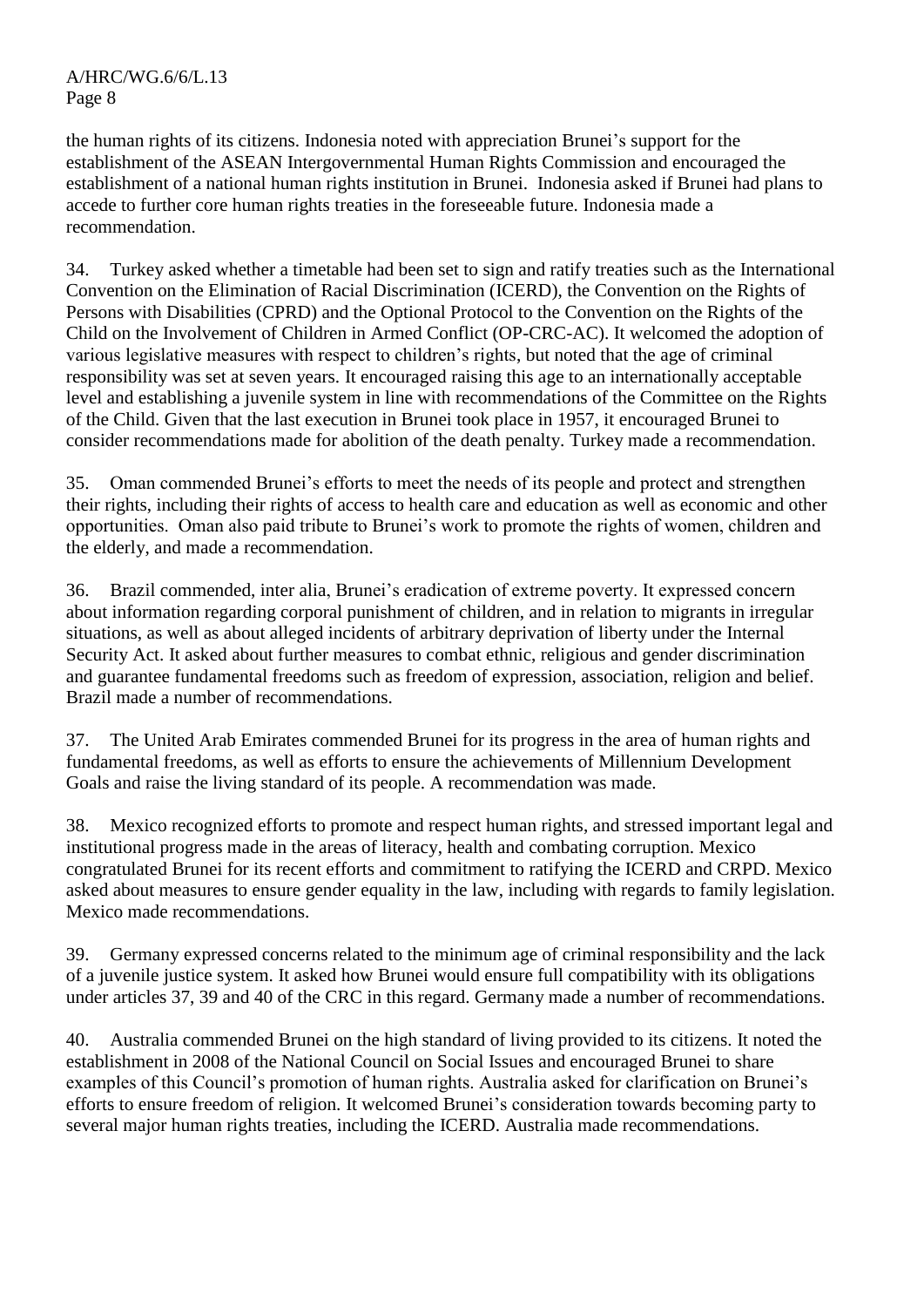41. Pakistan noted Brunei's commitment to human rights as reflected in its constitutional provisions, policies and efforts. It expressed appreciation for Brunei's eradication of extreme poverty. Pakistan congratulated Brunei for introducing a long-term development framework under "Brunei Vision 2035" based on eight strategies. Pakistan also made recommendations.

42. Canada encouraged Brunei's continued cooperation with the Human Rights Council. It appreciated Brunei's participation in launching the ASEAN Intergovernmental Commission on Human Rights and hoped for its active engagement. Canada made recommendations.

43. Egypt acknowledged Brunei's focus on gender equality and women's empowerment for the advancement of women, including through improving literacy rates for girls and increasing the participation of women in the labour force. It sought further information on progress achieved and lessons learned. Egypt made recommendations.

44. Slovenia welcomed Brunei's work regarding the right to adequate housing and future plans in this regard. It noted with concern however that Brunei was neither a party to most core international human rights treaties nor to core ILO conventions. Slovenia also noted that existing legislation did not criminalize marital rape, including against children, and expressed concern over restrictions on freedom of expression and media, especially through the Sedition Act and Newspaper Act. Slovenia made recommendations on the above issues.

45. Bahrain appreciated Brunei's efforts in promoting and protecting human rights and fundamental freedoms and its achievements in adopting legislation for the protection of women's rights and in relation to trafficking in persons. Bahrain also commended the creation of the Council of Women, a non-governmental organization comprising 14 associations and working on the advancement of women. Bahrain made a recommendation.

46. Spain congratulated the Government for signing the CRPD and welcomed the possibility of its prompt ratification. Spain also encouraged Brunei to sign and ratify the ICERD and the OP-CRC-AC. Spain made a number of recommendations.

47. Chile asked Brunei about measures being considered to adjust the minimum age of criminal liability to international human rights standards. Chile made recommendations relating to ratifications, Council special procedures, corporal punishment and the death penalty.

48. Sweden expressed concern about Brunei's restrictions on freedom of speech and of the press, including that it is an offence to criticise the Government, the Sultan and his family, and reports of self-censorship. It also noted the criminalisation of same-sex consensual sexual activity, noting that there were no known reports of the law being used in the preceding years. Appreciating explanations on the cultural and social background of Brunei and the information on combating domestic violence, Sweden remained concerned about women's and children's rights, the freedom of religion, arbitrary detentions and the death penalty. Sweden made recommendations.

49. Italy welcomed the de facto moratorium on death penalty in Brunei since 1957. It expressed concerns on the broad use of corporal punishment in Brunei, discriminatory practices against non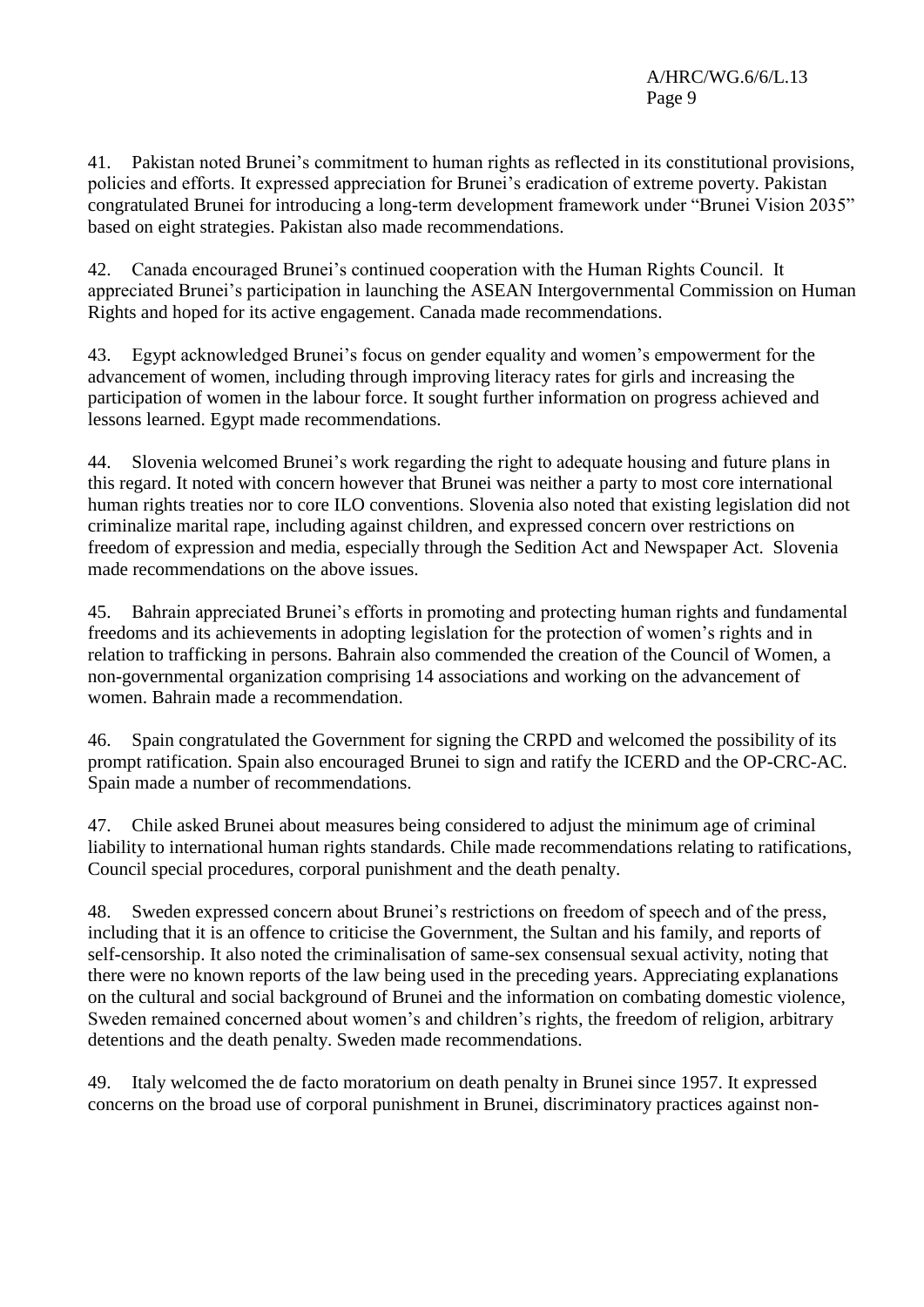Muslims, and on State control over media, including electronic media and the Internet. Italy made a number of recommendations.

50. France made three recommendations relating to the abolition of the death penalty, reinforcement of protection for women and children through modification of the law on marital rape, and on respect for the rights of migrant workers.

51. Norway asked how Brunei had included representatives of civil society in the UPR reporting process and how it intended to include these actors in the follow-up process. It recognised the increase of women in Brunei's labour force, including in the civil service, and asked about measures to secure a larger share of women in senior management positions in the civil service. It also noted that all newspapers need an annual publishing permit from the Minister of Human Affairs and that all NGOs need to obtain a license from the government and made recommendations on these aspects, among others.

52. The Islamic Republic of Iran appreciated Brunei's efforts and strong commitments to promote and protect human rights and to address challenges. It commended Brunei's eradication of extreme poverty. It sought further information on the Compulsory Education Order and its achievements. Commending Brunei's emphasis on family values, it also highly appreciated the application of Shari'ah law in the legal system. Iran made recommendations.

53. The United States of America commended Brunei's enforcement of labour statutes protecting workers from abusive employers, but was concerned that enforcement was not as robust in cases involving unskilled foreign workers. It remained concerned at restrictions on religious freedom, including the ban on religious groups such as the Baha'I, bans on proselytizing by religious groups other than the Shafi'i school of Islam, and bans on the importation of religious materials such as the Bible, the establishment of new places of worship, and the teaching of other religious traditions. It made a number of recommendations.

54. The Republic of Korea noted with appreciation the establishment of the National Council on Social Issues to address such issues as poverty, women and family, persons with disabilities and the aged. It commended the remarkable advancement of women, particularly in the civil service, of which women constitute about 56 per cent. It appreciated Brunei's signing the CPRD and made recommendations in this regard. It also welcomed Brunei's voluntary pledge to continue to work closely with NGOs and encouraged such engagement.

55. Venezuela highlighted the excellent and comprehensive healthcare system put in place by the Government through its national healthcare plan 2000-2010, which offers basic free health care services for the entire population. Venezuela made a recommendation.

56. China appreciated Brunei's commitment to poverty elimination and improving people's living standards. It noted in particular that Brunei had set up the National Council on Social Issues and adopted many legal measures to protect the right of women, children, people with disabilities, the elderly and other vulnerable people. China acknowledged that Brunei valued education and that 17 per cent of its GDP was accounted for in education. It noted with interest the Brunei vision for the year 2035 and asked for further elaboration on targets set in the vision for promotion and protection of human rights.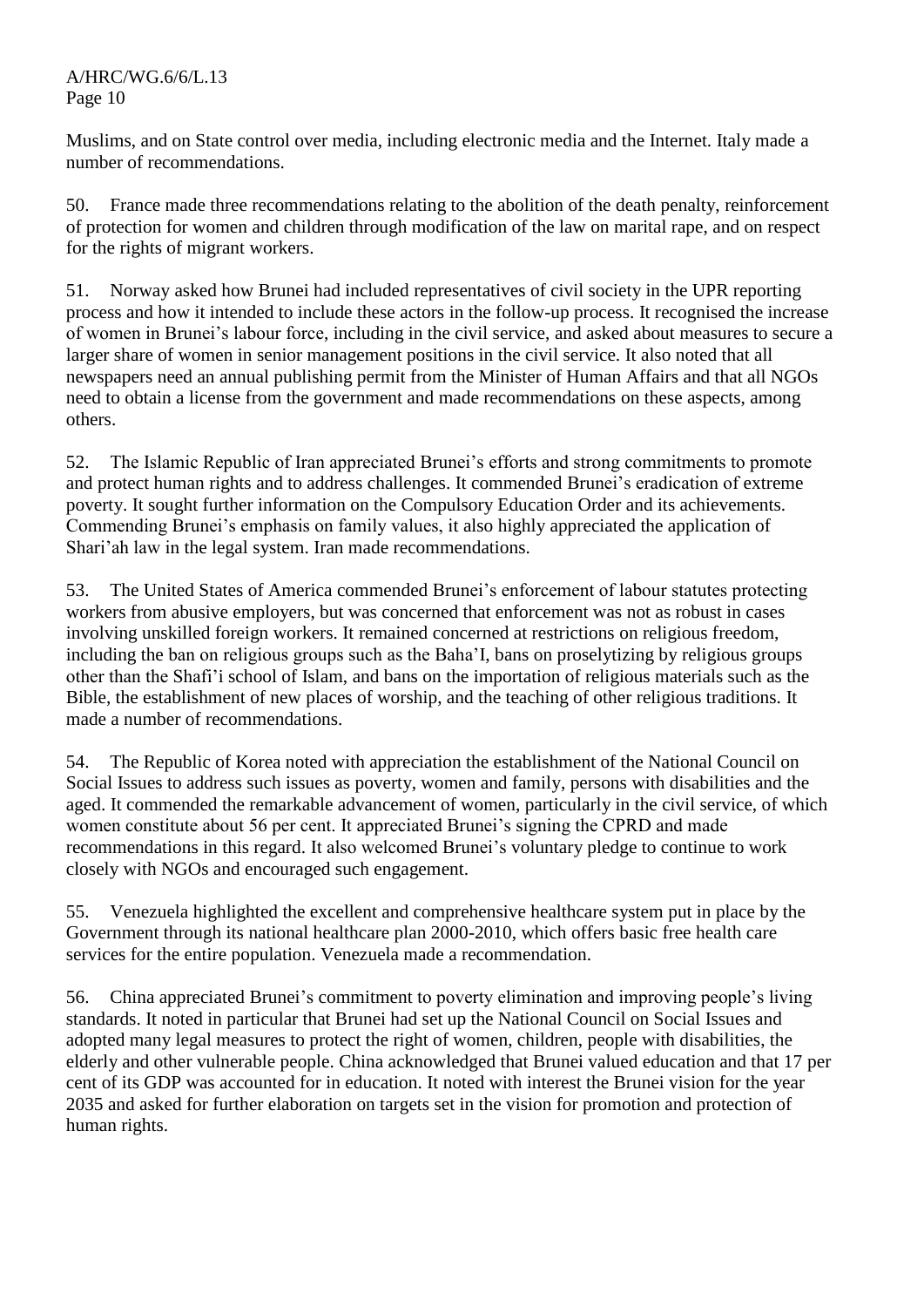57. Japan asked, in relation to the human rights of foreign workers, about the contents and implementation of the Employment Order 2009 and the Employment (Domestic Workers) Regulation 2009. It also asked what improvements had been made to the situation in response to the recommendation made by the Committee on the Rights of the Child in 2003 to abolish corporal punishment. Japan made a recommendation.

58. Latvia noted, citing the Committee on the Rights of the Child, good education indicators, the broad scope of education and high enrolment rates. Latvia touched upon the issue of standing invitations to special procedures and made a recommendation in this regard.

59. The United Kingdom of Great Britain and Northern Ireland acknowledged Brunei's success in achieving peace and stability, economic prosperity and positive social indicators, and forging of a close-knit society with a strong national identity, traditions and culture. It welcomed Brunei's engagement with the Commonwealth Parliamentary Association and its role in forming the ASEAN Intergovernmental Commission on Human Rights. Recognising Brunei's reputation for tolerance and openness, it expressed concern about restrictions on religious freedoms, treatment of ethnic minority in fields such as education, health and housing, and use of religion to justify reservations to international human rights treaties. Welcoming laws protecting vulnerable groups, it noted that some ethnic minorities are excluded from receiving such subsidies and support. It did not see the rationale for Brunei's continuation of its emergency laws since 1962. The United Kingdom made recommendations.

60. Nigeria welcomed Brunei's efforts in incorporating all ratified international instruments into the country's domestic legislation, especially those concerning the rights of children, pensioners or persons with disability. It also commended great success Brunei made, inter alia, in the provision of quality housing for its citizens. Nigeria made one recommendation.

61. Uzbekistan noted Brunei's efforts to ensure human rights and fundamental freedoms, including through active international and regional cooperation. It highlighted the positive results with regard to the rights of women, children and the elderly, advances in the health sector as well as Brunei's commitment to continue its cooperation with non-governmental organizations for further economic and social development.

62. Slovakia expressed appreciation for the non-application of the death penalty since 1967. It raised concerns about the 1958 Newspaper Act, the related Local Newspapers Order of 2001, restricting the printed media. It also cited the Internal Security Act, which allows for detention without trial for up to two years, without access to legal counselling. Slovakia also made recommendations.

63. Azerbaijan congratulated Brunei for, inter alia, eradicating extreme poverty, raising living standards and increasing life expectancy. Azerbaijan noted a high level of ethnic and religious tolerance in Brunei, and enquired about practical measures to protect migrants' rights and combat human trafficking. Azerbaijan made recommendations.

64. New Zealand noted evidence of Brunei's impressive achievements in, inter alia, reducing poverty and enhancing economic prosperity. It hoped that Brunei would soon sign and ratify the ICESCR. It suggested that visits by the Special Rapporteurs on freedom of religion or belief, on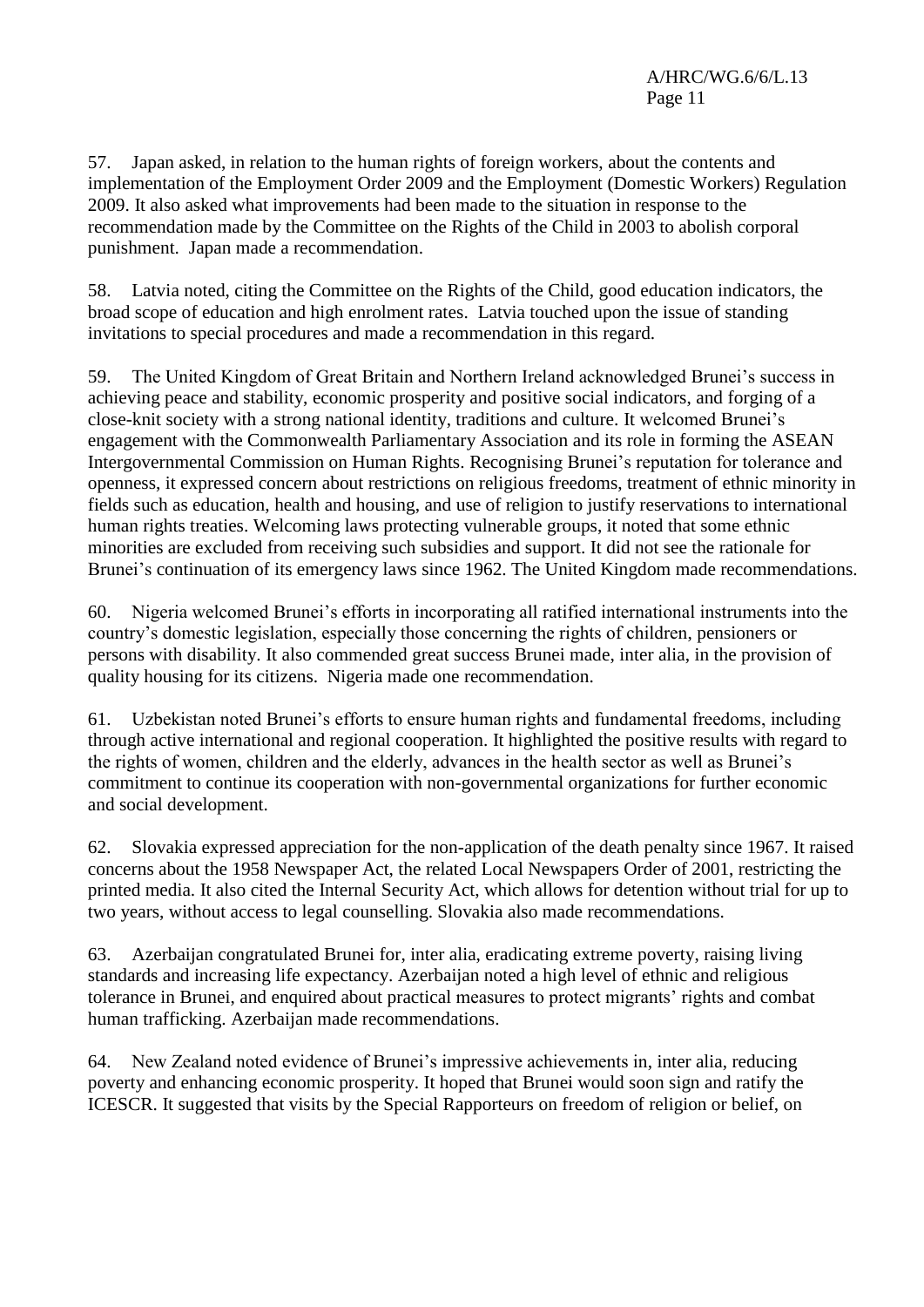freedom of expression, on torture, and on violence against women would be valuable to the dialogue between Brunei and the international human rights community. New Zealand made recommendations.

65. Bangladesh noted significant progress in, inter alia, housing, human development and living standards due to a pragmatic policy framework adopted by the Government, with positive implications for the enjoyment of human rights. Bangladesh also made recommendations.

66. Morocco applauded the implementation, in April 2008, of the National Council on Social Issues, asking how the Council and its special committees would work. Morocco welcomed the importance given to the issue of development, particularly Brunei's vision for 2035 that will enable consolidation of the country's development and enjoyment of human rights. Morocco sought further information about Brunei's effort in the area of education, and human rights education, particularly within the school curriculum.

67. Senegal highlighted achievements, perspectives and difficulties in the protection and promotion of human rights. It welcomed the Government's commitment to continue and strengthen its interaction with the civil society, and the appeal to receive greater technical assistance from the international community, including from relevant United Nations human rights mechanisms. Senegal encouraged the Government to accede to and ratify further core international instruments. Senegal also noted the ongoing achievements of the "Ambitions of Brunei 2035" project and encouraged Brunei in present efforts to promote and protect human rights, calling upon the international community to support it.

68. Saudi Arabia noted the recent adoption of legislation to promote and protect human rights, including the rights of women and children. It commended the importance placed by Brunei on protection of family values. With due regard to the progress achieved in human rights and in realising the Millennium Development Goals, it made recommendations for the continuation of Brunei's efforts.

69. Cuba applauded particularly the free access to health care for all citizens and permanent residents. It highlighted efforts undertaken by the country to prevent HIV/AIDS and to provide care for those who are affected by this pandemic, especially women and young people. Cuba also made recommendations.

70. Portugal welcomed Brunei's identification of challenges, progress, constraints and priorities in the protection and promotion of human rights. It noted, however, that Brunei had not acceded to some of the main human rights instruments. It asked whether Brunei intended to amend legal provisions, including the Penal Code, to replace the death penalty with other penalties, noting that executions no longer occur in the country. It also asked whether the minimum age of criminal responsibility remained seven years. Portugal made recommendations.

71. Jordan commended Brunei for its efforts to promote human rights, including through the adoption of pertinent legislation and by empowering local communities. Jordan expressed appreciation for efforts to strengthen the institutional framework, including establishment of bodies focused specifically on children, and hoped that Brunei would continue to appropriately support these bodies. Jordan also made recommendations.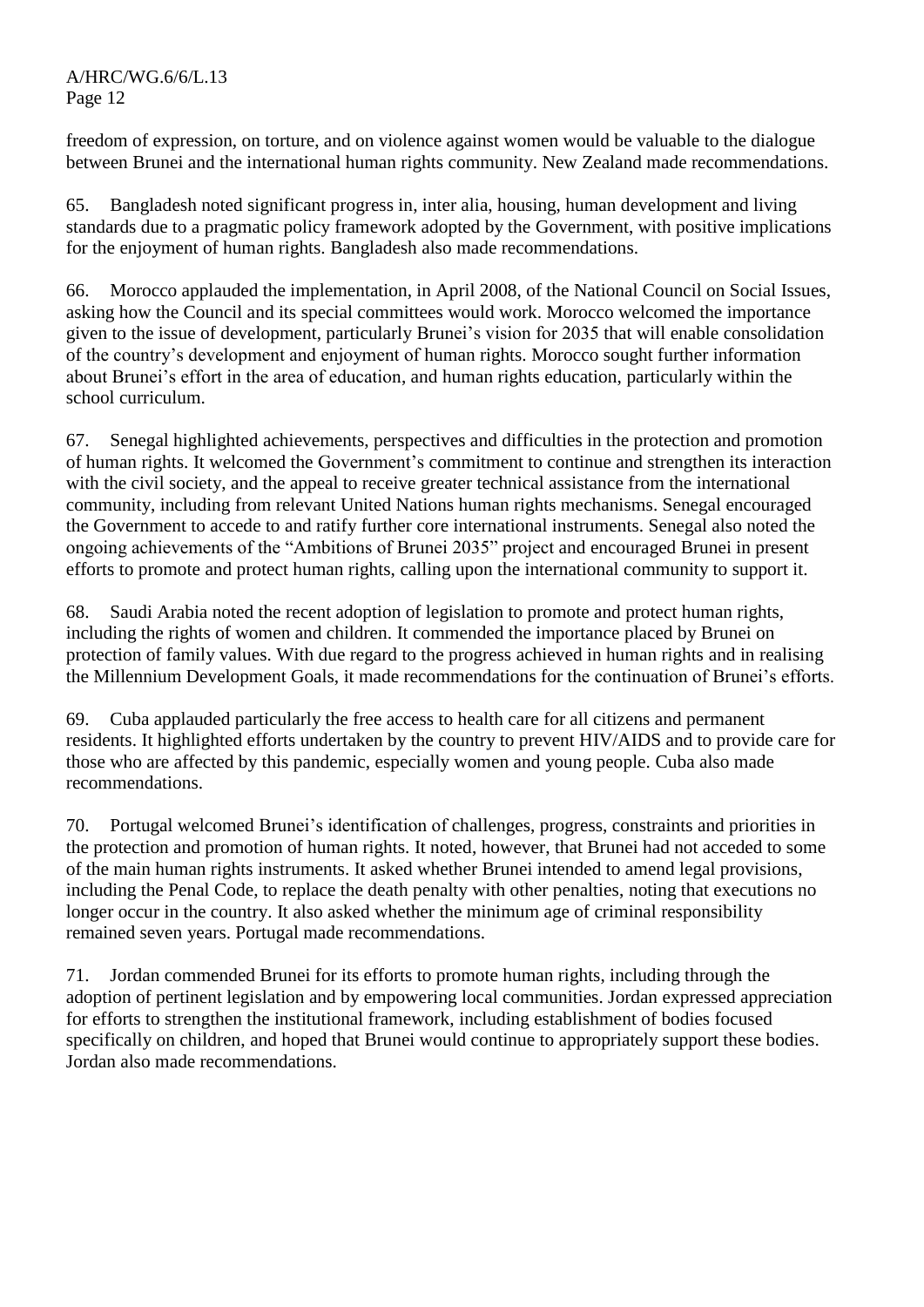72. Bhutan noted impressive progress in all domains of human development, and the importance of education and health care for the overall enjoyment of human rights. It made recommendations in this regard.

73. Argentina noted the increased access for women in the labour force. It also noted that Brunei is an abolitionist state, although the death penalty is still present in its legislation. Argentina made a number of recommendations.

74. The Syrian Arab Republic commended Brunei for its approach of promoting and protecting human rights through safeguarding the welfare of all, especially the vulnerable. It also appreciated the importance placed by Brunei on religious freedom and tolerance as well as its role in the Alliance of Civilizations. The Syrian Arab Republic expressed appreciation for Brunei's efforts in achieving development, and made a recommendation.

75. In response to questions and comments during the interactive dialogue, the delegation of Brunei thanked all the speakers for their questions and recommendations. In relation to comments regarding the Millennium Development Goals, the delegation noted that Brunei was close to achieving them before 2015.

76. With regard to the elaboration of its national report and the role of civil society, Brunei highlighted that there has been an extensive process and expressed appreciation for the role of nongovernmental organizations, which had been fully involved in the preparation of the national report and whose interest in the process was also reflected by their presence in the room.

77. With regard to questions on the ratification of human rights instruments, Brunei noted that this concerned five treaties as mentioned in its national report, and that Brunei was looking at all others.

78. On the question of a national human rights institution, Brunei explained that it had an interagency consultative mechanism on human rights, in which non-governmental organisations and civil society were also represented. Regionally, Brunei worked with other ASEAN countries in setting up the ASEAN Intergovernmental Commission on Human Rights as well the ASEAN Commission on the Promotion and Protection on the Rights of Women and Children, which is to be established by April 2010. This set the stage for further understanding of the role and functions of a human rights institution. It was also an opportunity for Brunei to share its best practices as well as learn from others on ways to promote and protect human rights.

79. On children's rights, Brunei stated that the Government had made great efforts to ensure that the welfare of all citizens was well taken care of. This was apparent in both the Syariah law and Civil law which ensured the rights of children were protected without discrimination.

80. In relation to questions on corporal punishment and sexual violence, Brunei explained that its society was underpinned by the family system, but that there were also specific laws that sought to address all forms of physical and psychological violence and sexual abuse against children. These laws were generally in conformity with the principles and articles of the Convention of the Rights of the Child (CRC). Furthermore, regular and systematic awareness programmes were undertaken by the Department of Community Development to publicize and sensitise society on the rights of the child, for instance, by having weekly road shows in schools and weekly media programmes. On corporal punishment in schools, the delegation indicated that it had been prohibited since 1984.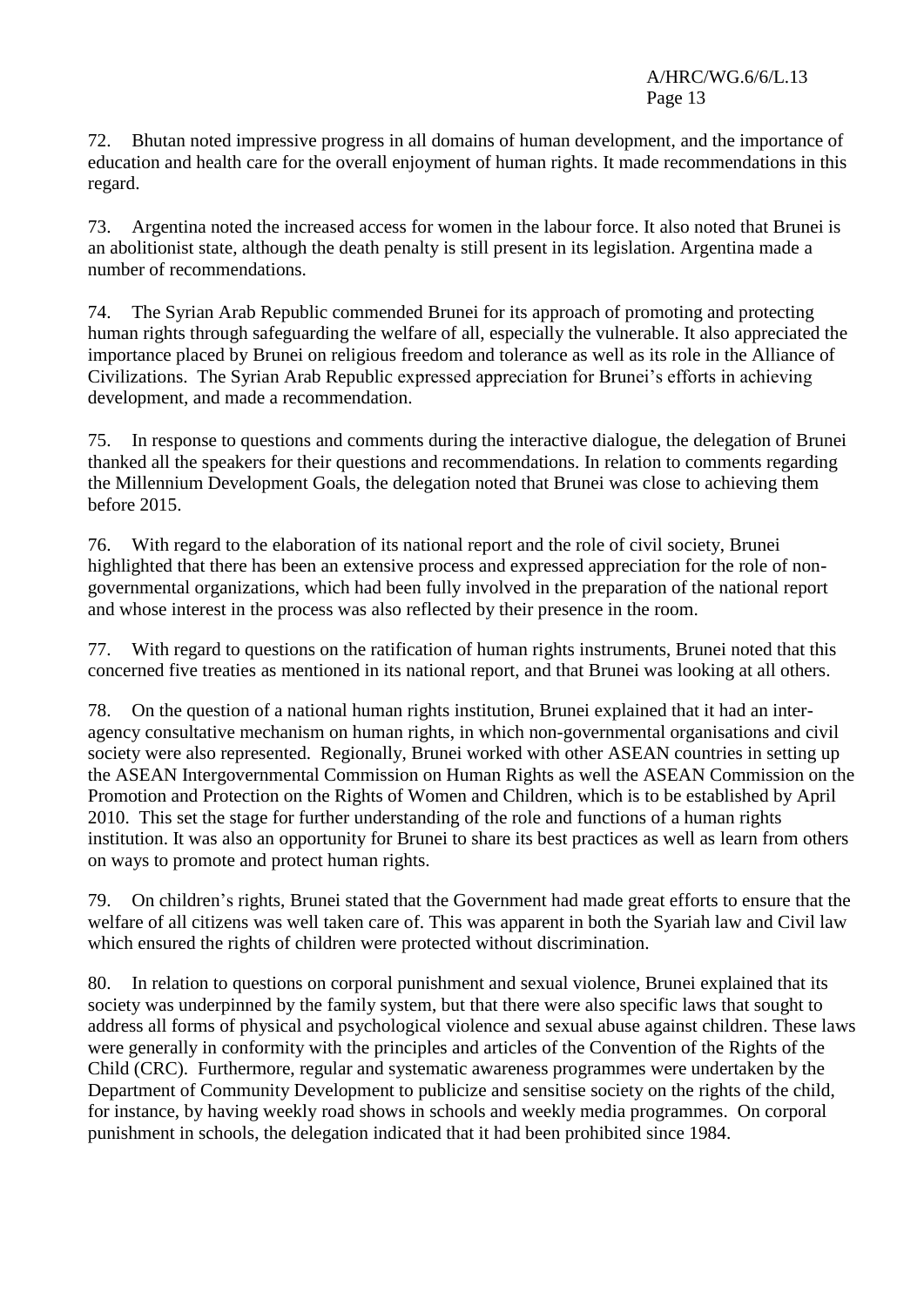81. With regard to women's rights, it was noted that protective legislation existed both in Civil and Syariah laws, such as the Married Women Act and the Islamic Family Law Order 1999.

82. In relation to recommendations concerning standing invitations for special procedures, Brunei noted that, should there be any such request, Brunei would definitely welcome this.

83. On migrant workers issues, Brunei welcomed workers of other nationalities provided they fulfilled established labour and immigration requirements to ensure their rights and welfare were protected. The Employment Order 2009, which was passed in September and its Employment (Domestic Workers) Regulations 2009, provided comprehensive measures to further stabilise security, welfare, safety and the protection of workers' rights by taking into account the standards of the International Labour Organizations. This Order incorporated aspects such as legal action in the event of non-payment of salary, worker health, accommodation and medical care standards as well as responsibility for repatriation expenses. It covered all employees with no differentiation between local and foreign employees. In 2008, there were approximately, 87,000 foreign workers working in Brunei, constituting about a third of the population.

84. With regard to sexual-related matters, Brunei re-iterated that the core value of Brunei society was the family institution as the basic unit of society. Family values were an important factor in development as well as in securing a safe and loving environment. Tradition and cultural factors also played an important role.

85. On freedom of the press and expression, the delegation stated that the existing law was to ensure the maintenance of peace and harmony in the country and to avoid raising discontent or disaffection among the population. Brunei valued the long existence of peace, stability and security of the country. The Newspaper Act did not prohibit the freedom of expression, and appropriate channels existed for people to express their opinions or views.

86. On the subject of religious tolerance, it was explained that the official religion in Brunei, since the 15th century, was the Islamic religion. However, in accordance with the Constitution, other religious faiths could be practiced in peace and harmony, and there were no inter-ethnic or interreligious problems in Brunei.

87. With regard to questions on capital punishment, Brunei acknowledged that this still existed in Brunei, but was not exercised. However, such punishment was reserved for the most severe and serious crimes in ensuring the safety and security of the people were well preserved.

88. Brunei once more thanked the President, the Bureau and the Secretariat for their support, comments and recommendations, and non-governmental organizations for their presence during the review process.

# **II. CONCLUSIONS AND/OR RECOMMENDATIONS**

- 89. The following recommendations enjoy the support of Brunei Darussalam:
	- 1. Consider acceding to the remaining major international human rights law instruments (Egypt); consider acceding to the core international human rights instruments (Azerbaijan); consider accession to core international human rights instruments, as appropriate (Jordan); accede to the core international human rights instruments in a timely manner (Japan);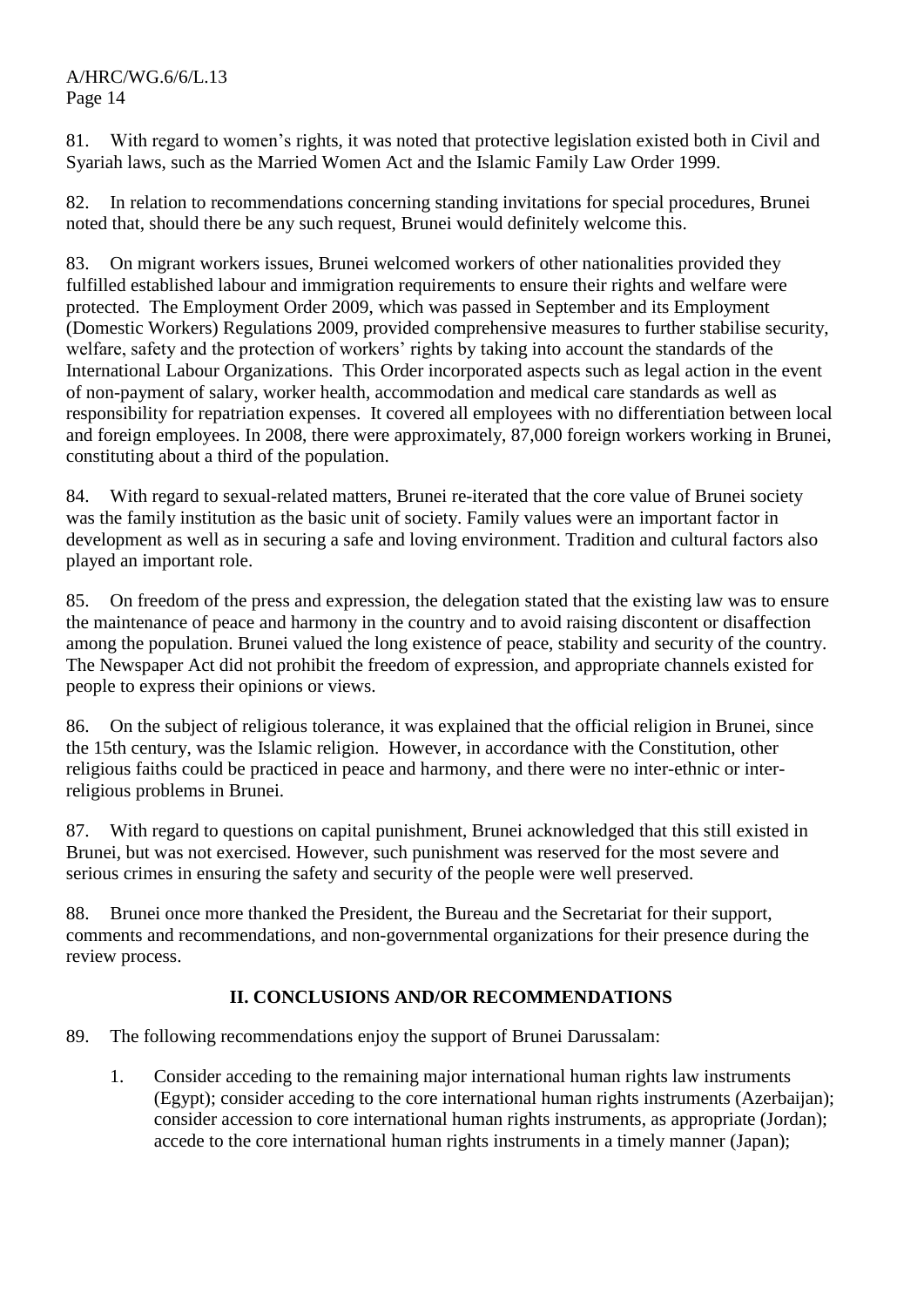continue with its efforts leading to the signing and ratifying of the main human rights treaties (Argentina); consider acceding to other international human rights instruments to which it is not yet party (Algeria); ratify the core international human rights conventions and conventions of the International Labour Organization (ILO) (Slovenia); consider acceding to core human rights treaties to which it is not yet a party (Bangladesh);

- 2. Consider becoming a party to the Convention on the Rights of Persons with Disabilities (CRPD) (Thailand); become a party to CRPD as soon as it completes the work necessary for ratifying the Convention, which is currently being undertaken by the National Committee led by the Department of Community Development (Republic of Korea);
- 3. Continue to harmonize its legislation with the international human rights norms (Indonesia); continue on its path of aligning its national legislation with its international obligations according to the instruments to which it has acceded (United Arab Emirates);
- 4. Undertake, as recommended by the Committee on the Rights of the Child, a comprehensive review of existing legislation from a rights-based perspective, to ensure its conformity with the principles and provisions of CRC (Turkey);
- 5. Carry on relentlessly with more effective measures in further bolstering the implementation of sharia law in the country (Islamic Republic of Iran);
- 6. Continue efforts aimed at strengthening the roles, functions and capacities of national institutions and mechanisms responsible for the promotion and protection of human rights and fundamental freedoms, including the sharia legal system (Malaysia);
- 7. Consider potential areas of expansion for the National Council on Social Issues to enable it to further promote respect for fundamental rights and freedoms for all Brunei Darussalam's citizens (Australia);
- 8. Continue its efforts to further strengthen its human rights infrastructure (Pakistan); continue its efforts to develop its legal and institutional framework with respect to the promotion and protection of human rights (Jordan);
- 9. Further enhance human rights education (Jordan); continue to promote human rights education and training for both Government officials and the general public in order to ensure the further nurturing of a human rights culture within the country (Thailand);
- 10. Adopt further measures and programmes and continue efforts in strengthening human rights in accordance with the values and customs in Brunei (Oman); take more concrete measures with a view to fostering a genuine human rights culture with due regard to national and regional particularities as well as historical, cultural and religious backgrounds (Islamic Republic of Iran); continue efforts to promote and protect human rights while preserving the institution of the family in all its components and preserving religious tolerance (Syrian Arab Republic); continue to pursue social policies in keeping with family values and not be intimidated by suggestions on social norms that are controversial, non-universal and specific to certain societies (Bangladesh);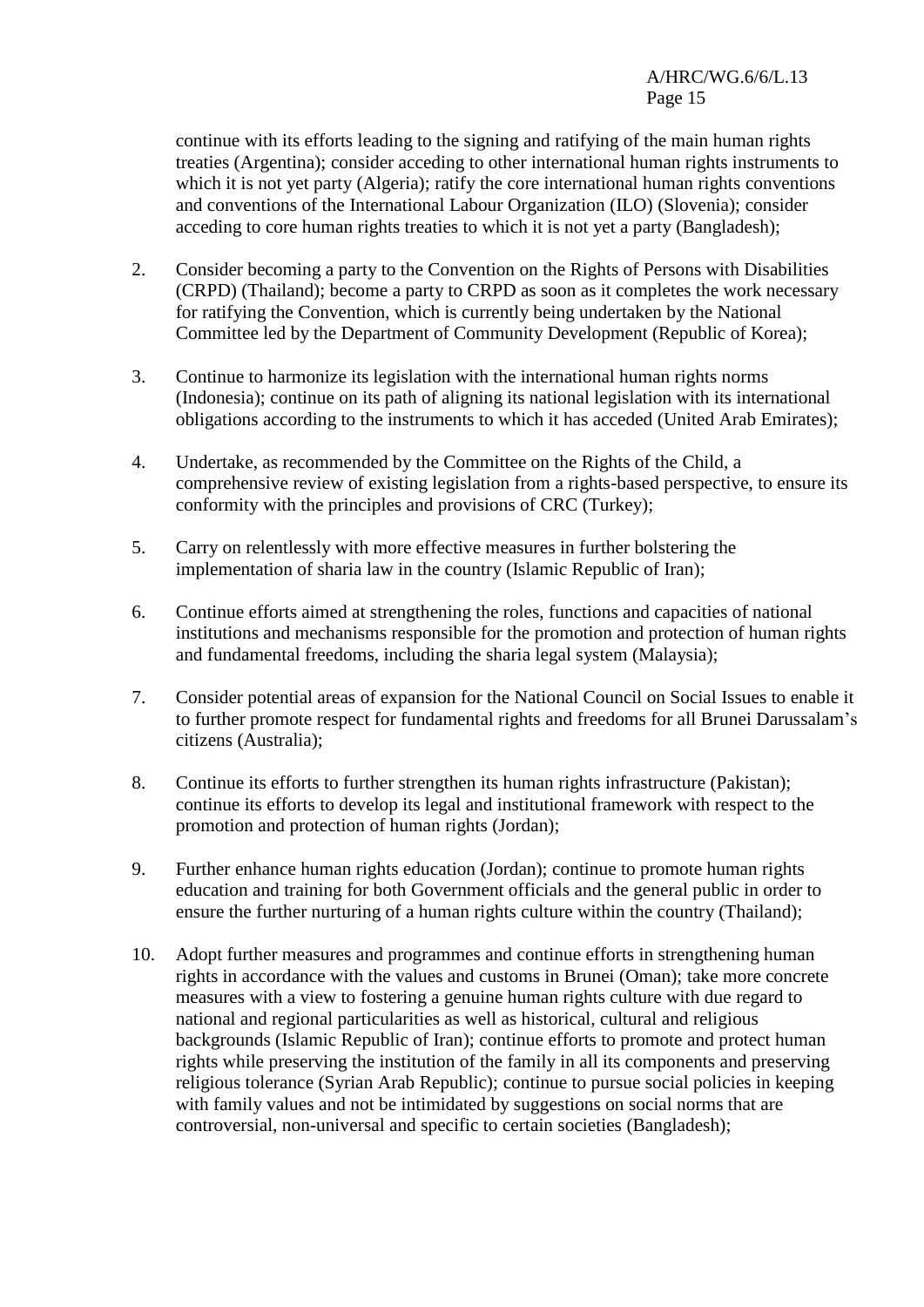- 11. Continue to cooperate with the United Nations and other international organizations to strengthen human rights (Lao People's Democratic Republic); continue its cooperation with the international human rights mechanisms with the aim of strengthening and protecting human rights in Brunei Darussalam (Saudi Arabia);
- 12. Consider taking necessary steps to develop technical expertise to gain a better understanding of its obligations in ensuring effective implementation of human rights instruments (Pakistan); consider creating, with international technical assistance, the required national human and institutional expertise that would contribute to gaining a better understanding of its obligations and to the implementation of human rights-related treaties to which it is a party (Egypt);
- 13. Establish an effective and inclusive process to follow up on the recommendations emerging from the universal periodic review (Norway);
- 14. Continue ongoing efforts for the betterment of the rights of children and women and other vulnerable groups (Viet Nam); continue to strengthen the promotion and protection of the rights of vulnerable groups, such as women, children, persons with disabilities and the elderly (Thailand); continue its efforts in strengthening, promoting and protecting the rights of women (Bahrain);
- 15. Intensify efforts to eliminate all forms of discrimination against women, inter alia through advocating and promoting women's empowerment, capacity-building, gender sensitivity training and public awareness-raising activities (Malaysia);
- 16. Take concrete measures to increase the proportion of women in senior management positions in the civil service (Norway);
- 17. Continue efforts to combat ill-treatment of children and design policies and programmes to address these practices (Brazil);
- 18. Specifically prohibit corporal punishment at home and in schools and undertake appropriate campaigns to educate families on alternative forms of discipline (Germany);
- 19. Prohibit corporal punishment at home and in schools and sensitize families in this respect (Italy);
- 20. Establish an appropriate system of juvenile justice in conformity with international standards and its international commitments (Argentina);
- 21. Take further practical steps to enhance the administration of juvenile justice (Belarus);
- 22. Take measures to clarify which terms and conditions apply for the granting of publishing permits to newspapers (Norway);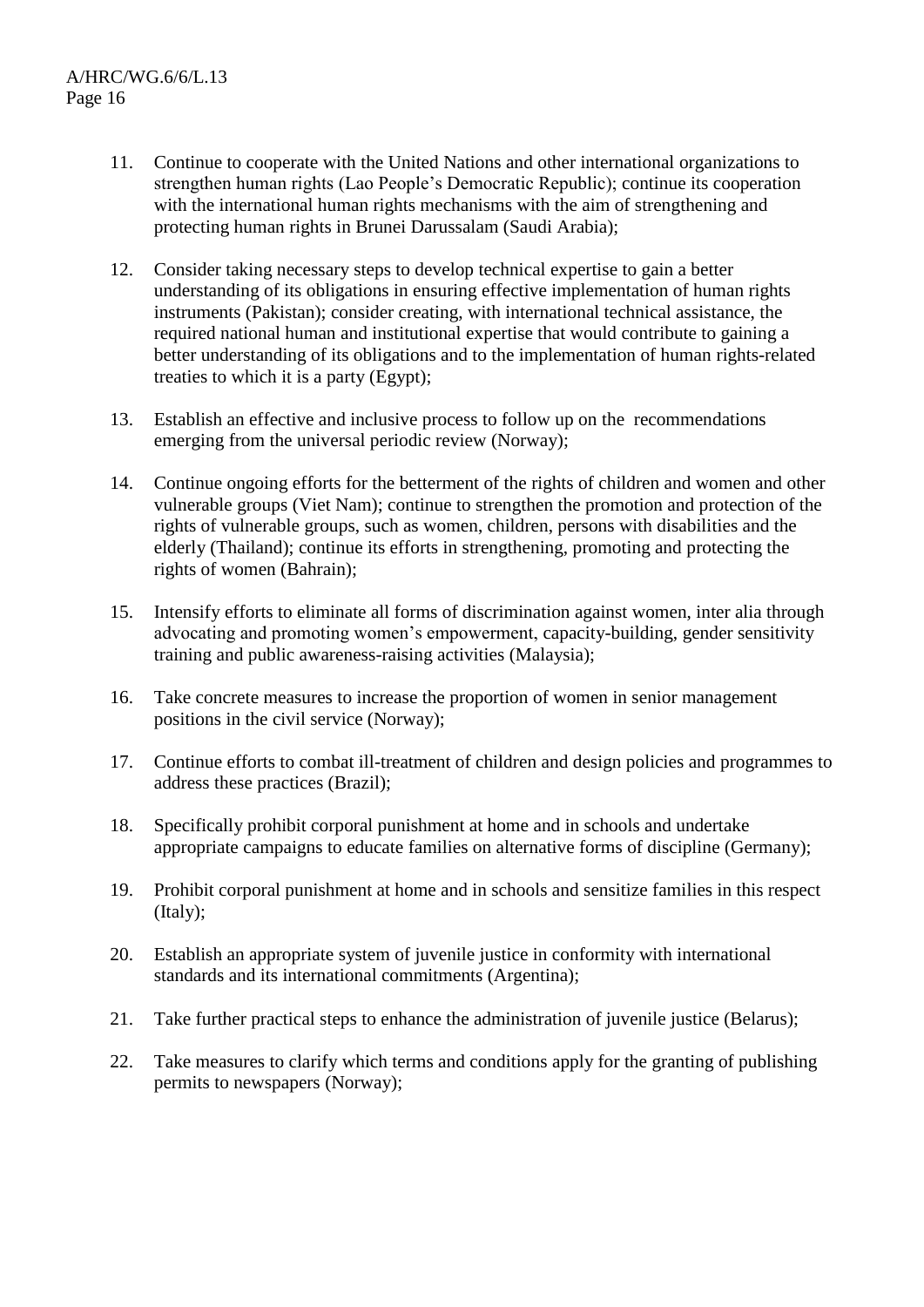- 23. Further promote the proper use of technologies, with particular attention to the Internet, based on human values, respect for self and others and children's rights (Islamic Republic of Iran);
- 24. Maintain the momentum given to positive social policies relating to health care; allocate the necessary resources to ensure the institutional capacity required for its health-care system (Bolivarian Republic of Venezuela); continue and deepen efforts already under way to promote full enjoyment of the right to health for all (Cuba);
- 25. Continue its efforts to promote human rights, in particular in the area of education and in providing health services (Saudi Arabia);
- 26. Maintain and strengthen efforts geared to fulfilling the Millennium Development Goals(Cuba);
- 27. Continue to carry out its excellent effort to ensure nine years' compulsory education for all children from the age of six (Bhutan);
- 28. Continue to strengthen economic, political and social development with full participation of the population of all strata (Lao People's Democratic Republic);
- 29. Share its experience with other developing countries with respect to its achievements, especially in welfare, education and health sectors (Cambodia); share its experience on achievements in areas such as education and health care (Viet Nam); consider sharing best practices from its health-care system through relevant United Nations agencies (Bhutan);
- 30. Share with other Member States its experiences and best practices in achieving almost all targets of the Millennium Development Goals and eradicating extreme poverty (Islamic Republic of Iran);
- 31. Share its positive experience and best practices with other countries regarding the high level of ethnic and religious tolerance in Brunei Darussalam (Azerbaijan);
- 32. Persevere with implementation of its vision of Brunei Darussalam for 2035 and share its experience in this regards with the international community (Morocco);
- 33. Continue its pro-people policies and share its experiences with countries in a comparable situation (Bangladesh).
- 90. The following recommendations did not enjoy the support of Brunei Darussalam:
	- 1. Take early action to become a party to the International Covenant on Economic, Social and Cultural Rights (ICESCR) and the International Covenant on Civil and Political Rights (ICCPR) (New Zealand); become a party to other treaties, such as ICCPR and ICESCR, as soon as possible (Republic of Korea);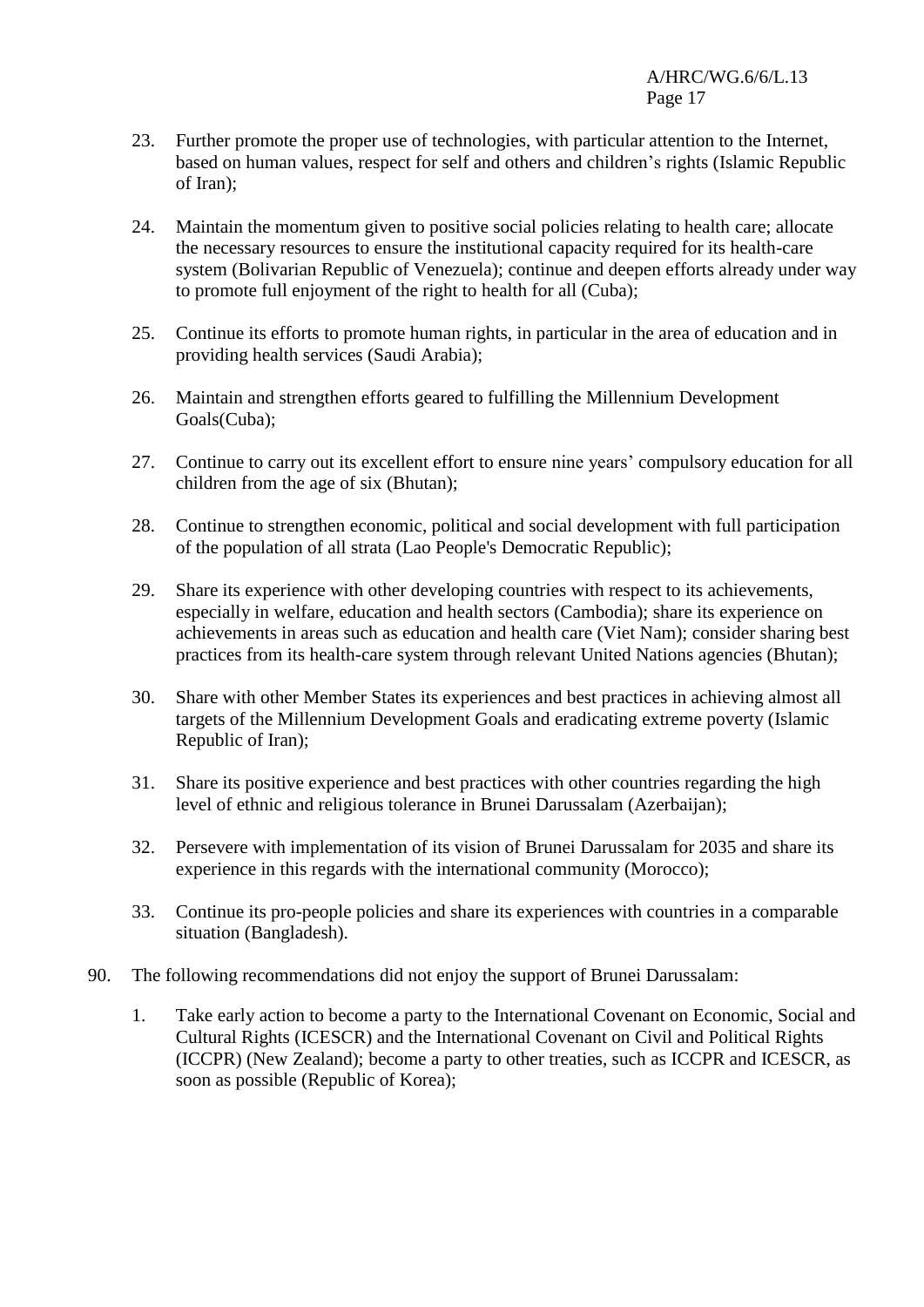- 2. Sign and ratify ICCPR (Sweden);
- 3. Ratify ICCPR and the Convention against Torture and Other Cruel, Inhuman or Degrading Treatment or Punishment (CAT)(France);
- 4. Ratify ICCPR, ICESCR and CAT (Netherlands);
- 5. Ratify core international human rights instruments, such as the International Convention on the Elimination of All Forms of Racial Discrimination (ICERD), ICESCR, ICCPR and CAT, within the context of Council resolution 9/12(Brazil); take the necessary steps for the ratification of ICESCR, ICCPR, ICERD and CAT (Germany);
- 6. Sign and ratify the main ILO conventions , and the main international human rights instruments, particularly ICCPR, ICESCR, CAT and the International Convention for the Protection of All Persons from Enforced Disappearance (CED) (Spain);
- 7. Consider signing or ratifying, as appropriate, the following international human rights instruments: the Optional Protocols to ICCPR, CAT, the Rome Statute of the International Criminal Court and the Convention on the Prevention and Punishment of the Crime of Genocide (Chile);
- 8. Consider an early ratification of the Optional Protocols to ICCPR and ICESCR, CAT and the Rome Statute (Slovakia);
- 9. Sign the Second Optional Protocol to ICCPR, Aiming at the Abolition of the Death Penalty (Portugal);
- 10. Adhere to principles of the International Convention on the Protection of the Rights of All Migrant Workers and Members of Their Families (ICRMW) and consider favourably possibly ratifying it (Mexico);
- 11. Consider the possibility of ratifying CED (Argentina);
- 12. As the nominal state of emergency has unintended consequences for government accountability, review it and produce a timetable on how it might be ended (United Kingdom);
- 13. Establish a national human rights institution, in accordance with the Paris Principles, to provide additional protection for the human rights of its citizens (New Zealand);
- 14. Establish a moratorium on executions with a view to abolishing the death penalty (Brazil); establish a moratorium on the use of the death penalty, in accordance with General Assembly resolution 62/149, taking into account that the death penalty has not been applied since 1957 (Chile); consider the establishment of a legal moratorium on the death penalty with a view to its abolition (Italy); establish a moratorium on executions with a view to abolishing the death penalty (Portugal);
- 15. Abolish the death penalty definitively and commute all such sentences to periods of imprisonment; and put an end to caning and flogging (Spain); abolish permanently the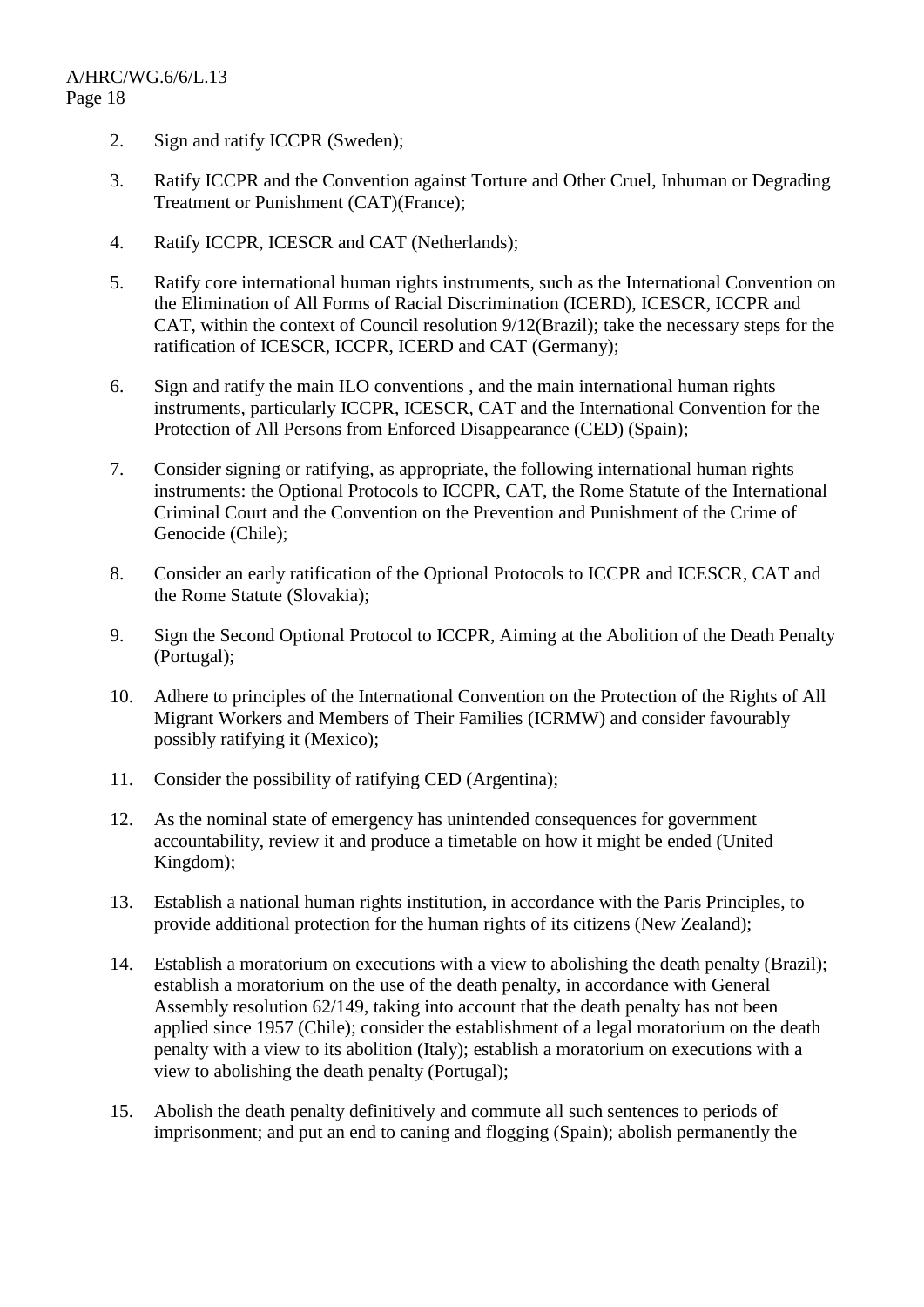death penalty (France); amend the concerned legislation with a view to abolishing capital punishment in line with General Assembly resolutions 62/149 and 63/168 and convert the existing death sentences to imprisonment terms (Slovakia); abolish the death penalty completely and replace it in its legislation with other sanctions that do not include cruel, inhuman or degrading treatment (Argentina);

- 16. Revise its Penal Code so as to criminalize all acts of rape without exception and irrespective of the marital status and the gender of the victim (Netherlands); revise section 375 of the Penal Code so as to criminalize all acts of rape without exception and irrespective of the marital status and gender of the victim (Slovenia); review section 375 of the Penal Code in order to criminalize all acts of sexual violence, regardless of matrimonial status or the victim's gender (Spain); strengthen the protection of women and children by modifying section 375 of the Penal Code, which does not recognize marital rape even when the spouse is a minor (France);
- 17. Repeal or amend all provisions in domestic laws which provide for caning for administrative offences involving immigration law (Canada);
- 18. Specifically prohibit corporal punishment in institutions (Germany); prohibit corporal punishment in other public institutions and abolish whipping as a form of punishment (Italy); abolish the practice of corporal punishment (France); legally prohibit any form of corporal punishment of children and adolescents (Chile);
- 19. Repeal or amend the Internal Security Act so as to abolish all forms of administrative detention (Canada); abrogate or amend the Internal Security Act and all legislation allowing for detention without trial (Spain); review the Internal Security Act of 1982 in order to bring it into line with international standards (Slovakia);
- 20. Repeal or amend the section of the Penal Code which provides for criminal sanctions against "carnal intercourse against the order of nature" and may thus be applied to criminalize sexual activity between consenting adults, so as to ensure that it does not discriminate against lesbians, gays, bisexuals and transsexuals (Netherlands); decriminalize sexual activity between consenting adults and bring its legislation into conformity with international human rights standards by repealing legislative provisions which criminalise "carnal intercourse against the order of nature" or other sexual activity between consenting adults (Canada); abrogate or amend section 377 of the Penal Code to guarantee nondiscrimination on the grounds of sexual orientation or gender identity (Spain); amend section 377 of the Penal Code in order to decriminalize consensual sexual activity among persons of the same sex (Sweden);
- 21. End censorship of the media and ensure full freedom of expression (Sweden);
- 22. Amend its press-related legislation to comply with the international standards to eliminate the censorship of the printed media through annual licensing (Slovakia);
- 23. Repeal or amend the Sedition Act and the Newspaper Act 1958 to ensure that they conform with international human rights standards, including by guaranteeing the right to freedom of expression (Canada); consider revising the Sedition Act and the Newspaper Act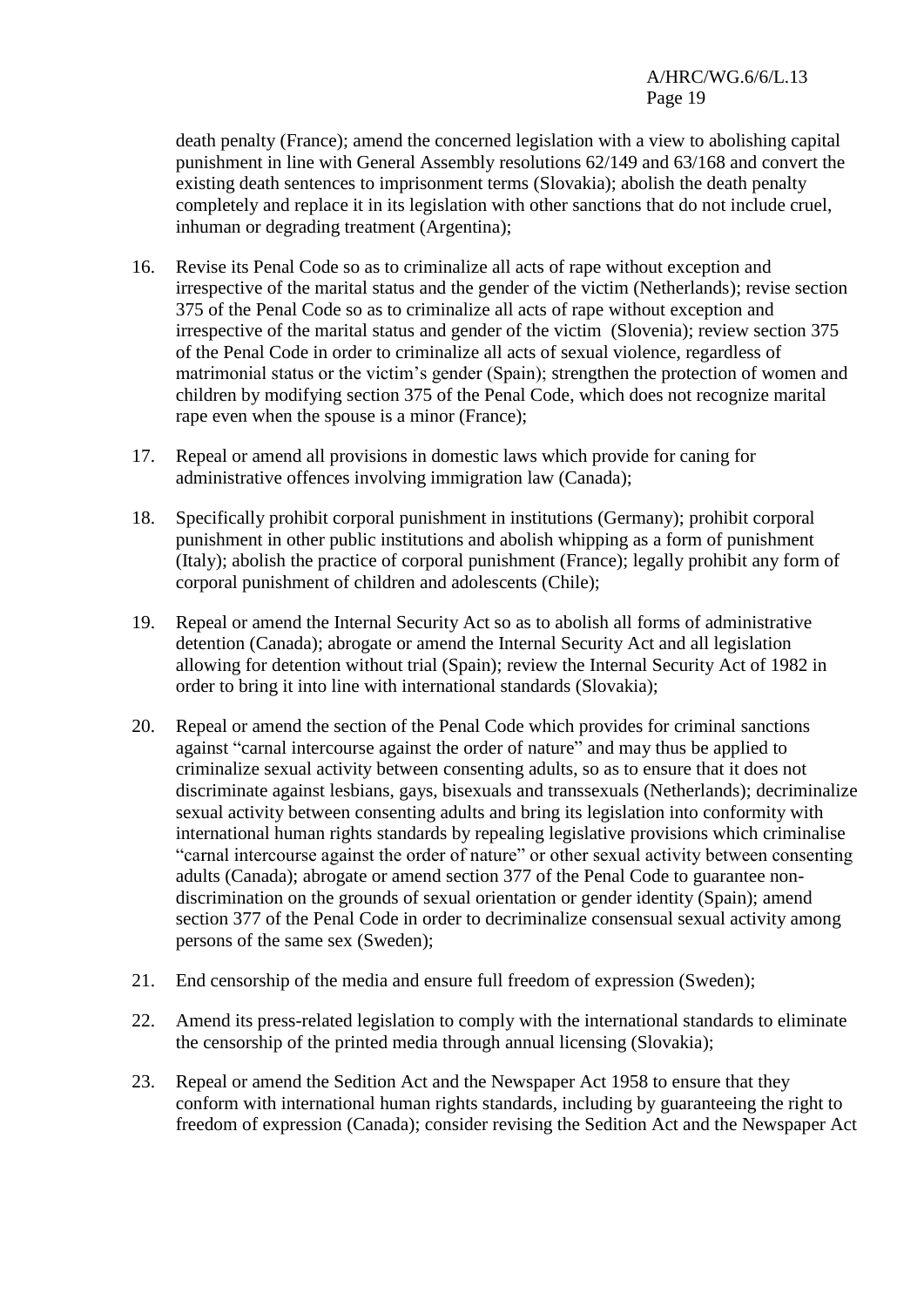to ensure that they conform with international human rights standards (Slovenia); offer guarantees for the respect of civil and political rights, specifically abrogating or amending the Sedition Act and the Newspaper Act of 1958 in order to ensure compatibility with international standards and to ensure respect for freedom of expression (Spain); consider reviewing the Sedition Act (Italy); amend the Newspaper Act of 1958 to ensure that it respects and protects the right to freedom of expression in accordance with international standards (Norway); rescind the Sedition Act and the Newspaper Act and bring its laws and practices regarding freedom of the media and freedom of speech into line with the Universal Declaration on Human Rights (United States);

- 24. Halt prosecutions of individuals for possessing "seditious" material critical of the State and the royal family (United States);
- 25. Cease restricting media outlets from printing opinions critical of the Government of Brunei Darussalam in line with the right to freedom of expression (United States);
- 26. Give an opportunity to newspapers whose permits have been rejected to appeal the decision to a third party (Norway); establish an open and transparent licensing process for newspapers that is subject to independent review (United States);
- 27. Repeal or amend the Societies Order to ensure that it does not violate the right to peaceful association or assembly (Canada).

91. Brunei Darussalam notes the following recommendations and will provide appropriate responses in due time. The responses will be included in the outcome report to be adopted by the Human Rights Council at its thirteenth session:

- 1. Consider ratification of core international human rights instruments to which it is not yet a party, such as ICCPR and ICESCR (Philippines);
- 2. Consider acceding to the main human rights instruments, including ICCPR, ICESCR and CAT (Portugal); consider accession to ICCPR, ICESCR, CAT and other core human rights treaties (Australia);
- 3. Consider signing/acceding to the main international human rights instruments, including ICCPR, ICESCR, ICERD and ICRMW (Nigeria);
- 4. Consider signing or ratifying, as appropriate, the following international human rights instruments: ICCPR, ICESCR and ICERD (Chile); consider an early ratification of ICCPR, ICERD and ICESCR (Slovakia); Encourage it to sign and ratify ICERD and OP-CRC-AC (Spain);
- 5. Consider the possibility of acceding to ICRMW(Algeria);
- 6. Remove its reservations to CRC and the Convention on the Elimination of All Forms of Discrimination against Women (CEDAW) (Netherlands); consider re-examining its reservations to CRC and CEDAW with a view to withdrawing them (Brazil); lift its reservations to articles 9 and 29 of CEDAW and its reservation to CRC (Canada);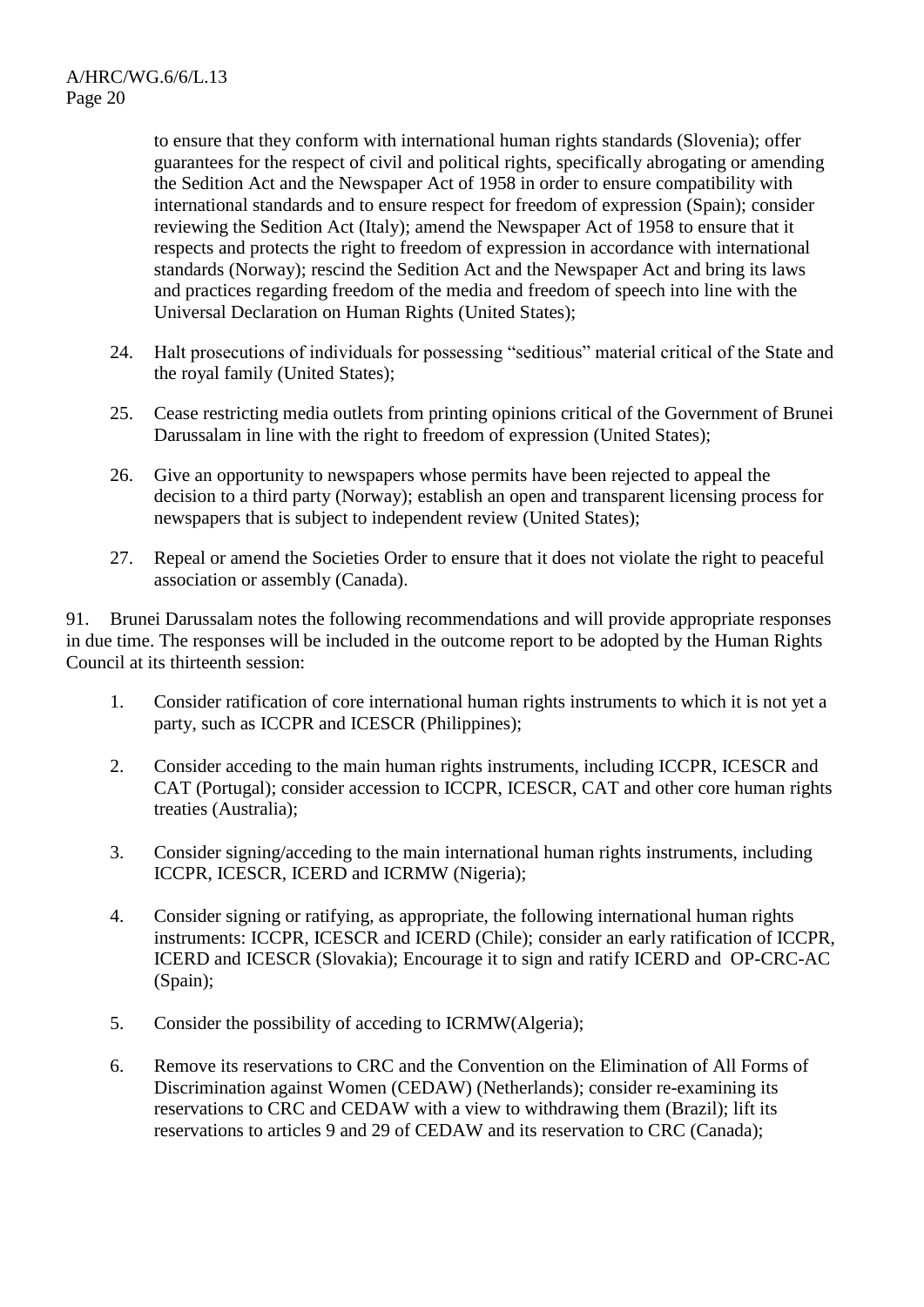- 7. Withdraw its reservations to CEDAW and CRC (Slovakia);
- 8. Withdraw its reservations to CRC and CEDAW that are contrary to their objective and scope (Slovenia);
- 9. Adopt measures for full implementation of the principles of CEDAW and eliminate its reservations to this instrument so that it can be better implemented (Mexico);
- 10. Undertake a comprehensive study on the feasibility and relevance of establishing a national human rights institution in conformity with the Paris Principles (Malaysia); consider the establishment of an independent national human rights institution in conformity with the Paris Principles (Egypt);
- 11. Provide for training of members of the legal profession to be gender-sensitive and work towards mobilization of religious leaders to support such efforts (Germany);
- 12. Extend an open and permanent invitation to the United Nations human rights special procedures mandate-holders (Chile); consider extending a standing invitation to all special procedures of the Human Rights Council (Latvia); substantiate its willingness to cooperate with the special procedures of the Human Rights Council by issuing them with a standing invitation (New Zealand);
- 13. Take a human rights approach to issues of race, citizenship and religion to foster an inclusive society in which all are equally protected (United Kingdom);
- 14. Consider favourably reviewing its national legislation to prevent victims of trafficking in persons from being punished (Mexico);
- 15. Raise the minimum age of criminal responsibility (Brazil, Belarus); raise the age of criminal responsibility for minors (Argentina);
- 16. Raise the minimum age of criminal responsibility to an age in accordance with CRC (Portugal);
- 17. Remove restrictions on religious freedoms (Canada);
- 18. Lift the ban on the importation of religious teaching materials and scriptures in order to enhance and protect freedom of religion and worship (Italy);
- 19. Permit members of all religious groups to practice their beliefs freely and allow members of other religious minorities to import scriptures, proselytize, establish new places of worship and instruct their believers, in line with the right to freedom of religion (United States);
- 20. Allow individuals to peacefully exercise their right to freedom of expression (United States);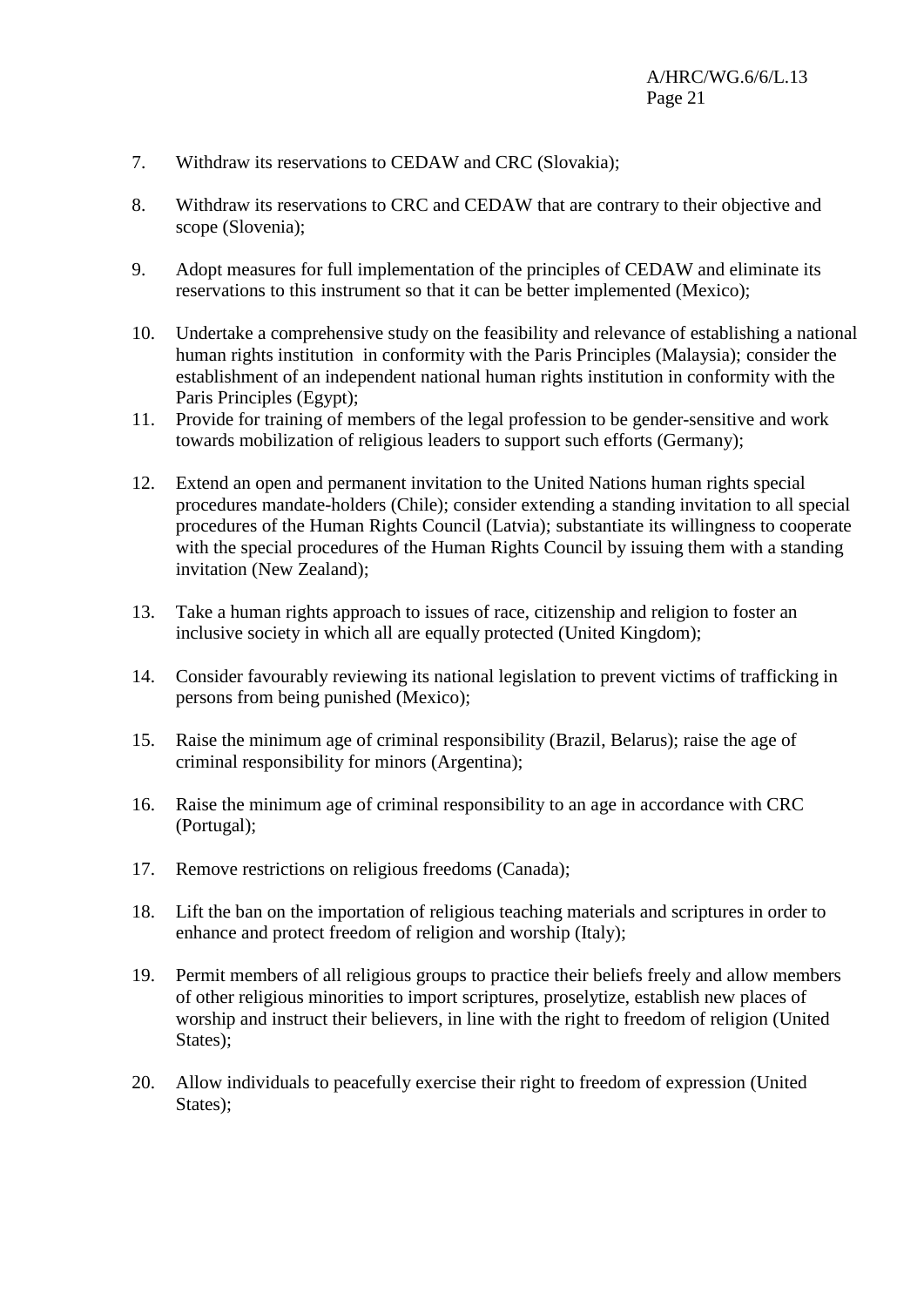- 21. Ensure that the procedures governing registration of civil society organizations are transparent, non-discriminatory, expeditious and inexpensive and that they allow for the possibility of appeal, avoid requiring re-registration and are in conformity with international human rights standards (Norway); remove the requirement for civil society organizations to provide a complete list of the organization's members to the Government (Norway);
- 22. Take effective measures to guarantee respect for the rights of migrant workers (Algeria);
- 23. Seek to better enforce statutes protecting immigrant workers from exploitation and mistreatment (United States);
- 24. Reconsider the practice of confiscating the passports of migrants who bring to the courts a dispute with their employers, or consider an emergency judicial procedure which makes it possible to fully guarantee the rights of migrant workers on its territory (France);
- 25. Pursue plans to develop civil rights and citizens' political engagement, drawing inter alia on traditions of grassroots consultation in Brunei Darussalam, with a clearer timetable for development of the Legislative Council, leading to the creation of a more effective mechanism for executive accountability (United Kingdom).

92. All conclusions and/or recommendations contained in the present report reflect the position of the submitting State(s) and /or the State under review. They should not be construed as endorsed by the Working Group as a whole.